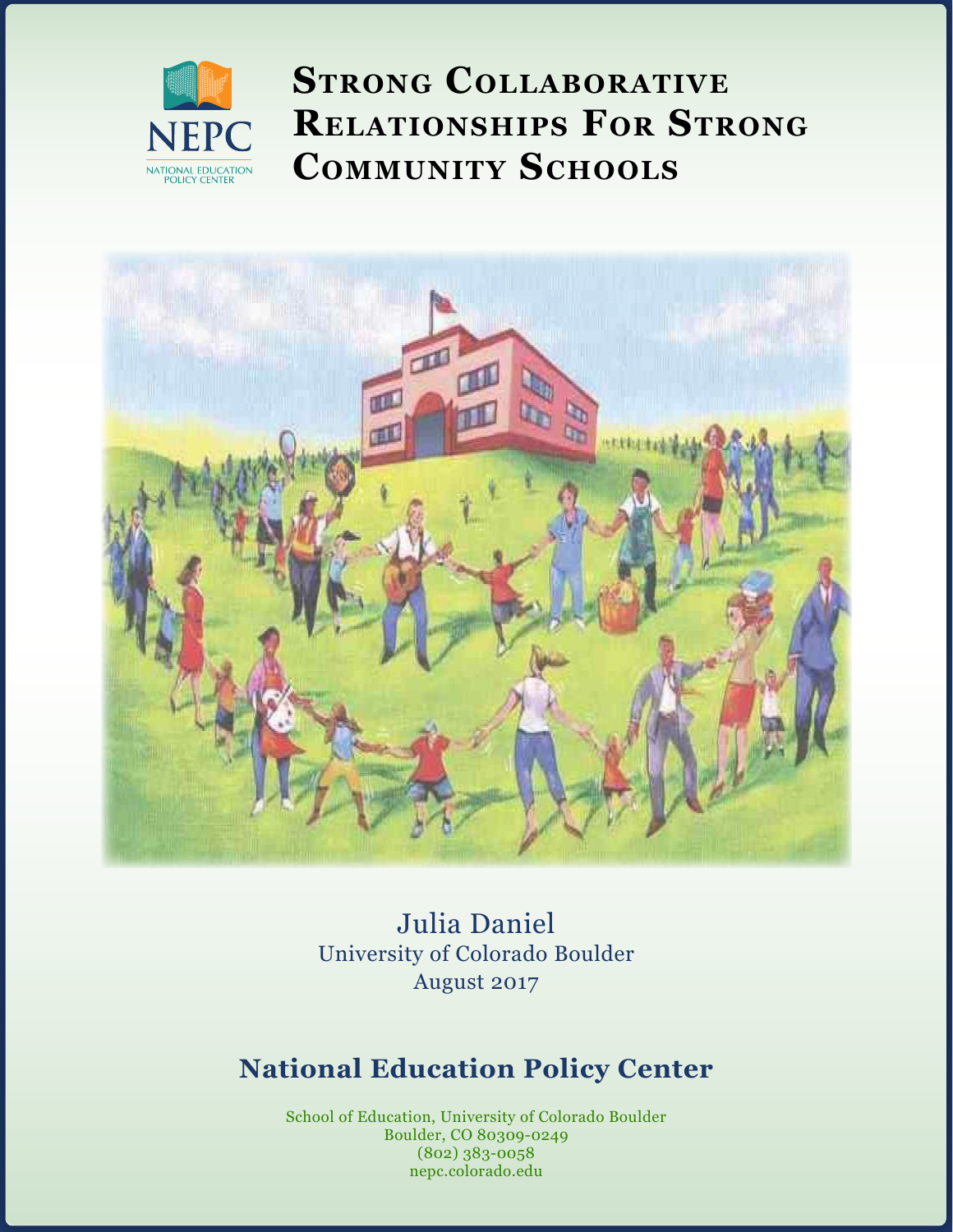

**Alex Molnar Publishing Director**

**Publication Type:** NEPC Policy Memos are briefer and less formal than other NEPC publications. They may, for example, provide information such as a list of education experts, or offer a quick assessment of the merits of a particular policy proposal in the news, or provide a commentary on a topical subject.

**Peer Review:** This NEPC Policy Memo was blind peer-reviewed by members of the Editorial Review Board. Find NEPC publications at http://nepc.colorado.edu. NEPC editorial board: http://nepc. colorado.edu/editorial-board.

**Suggested Citation**: Daniel, J. (2017). *Strong Collaborative Relationships for Strong Community Schools*. Boulder, CO: National Education Policy Center. Retrieved [date] from http://nepc.colorado. edu/publication/leadership



This work is licensed under a [Creative Commons Attribution-NonCommercial-](https://creativecommons.org/licenses/by-nc-nd/4.0/)[NoDerivatives 4.0 International License](https://creativecommons.org/licenses/by-nc-nd/4.0/).

This material is provided free of cost to NEPC's readers, who may make non-commercial use of thematerial as long as NEPC and its author(s) are credited as the source. For inquiries about commercial use, please contact NEPC at nepc@colorado.edu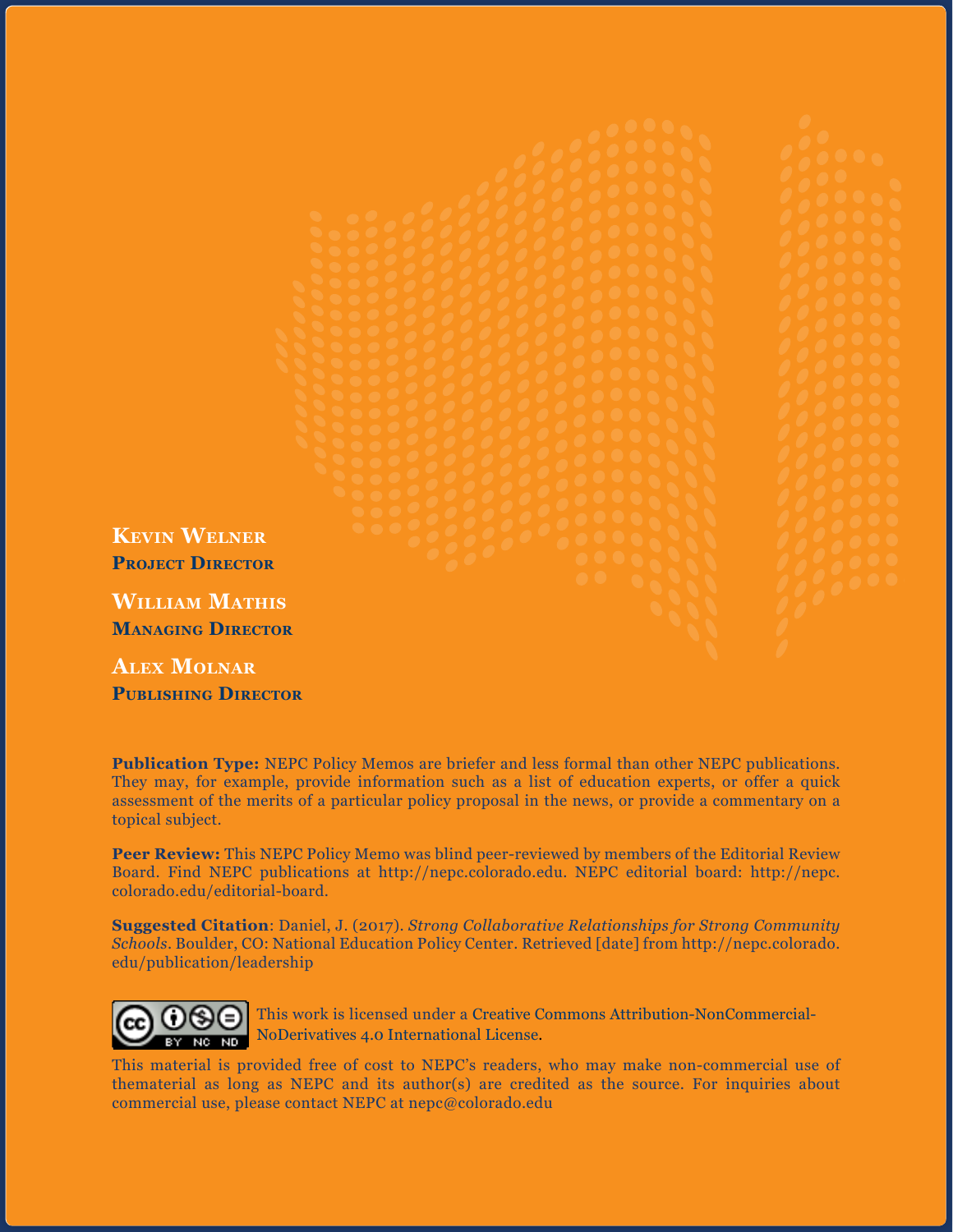# STRONG COLLABORATIVE RELATIONSHIPS FOR STRONG COMMUNITY SCHOOLS

Julia Daniel University of Colorado Boulder

August 2017

*At Quitman Community School in Newark, NJ, parents, teachers, school staff and partners all work together to ensure that students succeed. Recognizing the importance of consistency and trusting relationships, teachers and community school staff have spent years working to make the school a welcoming place for families and community members. Families are encouraged to take advantage of resources for them and their children, like the full-service health clinic. The school also offers opportunities for parents to build their capacity in order to participate as leaders at the school, helping to shape everyday activities as well as the school culture. This creates a positive school environment and demonstrates how collaborative leadership can be built among multiple stakeholders for school*  and community success.<sup>1</sup> But what does research tell us about the role of strong community *relationships in building community schools?*

### **Executive Summary**

Community schools have gained attention as mechanisms to bring about equitable access to high-quality educational resources, extended learning time and opportunities, integrated student supports, and collaborative engaging relationships with parents and communities. In order to effectively create conditions that provide equitable access to such resources, community school leaders need to employ specific strategies and collaborative practices for the implementation of such strategies can support their efficacy. This brief examines research on educational leadership and the importance—for school climate, student learning and relations—of strong collaborative relationships between community partners, teachers and school leaders.

In particular, collaborative relationships among teachers, parents and other school stakeholders can lead to several positive outcomes. They help improve the organization of the school, improve student learning, and increase the commitment from and trust between the different people working at a school and the surrounding community. In a community school, collaboration between stakeholders can support the successful implementation of integrated student supports, expanded learning time, and meaningful family and community engagement. Creating successful collaborative leadership in schools requires the following long-established but crucial strategies: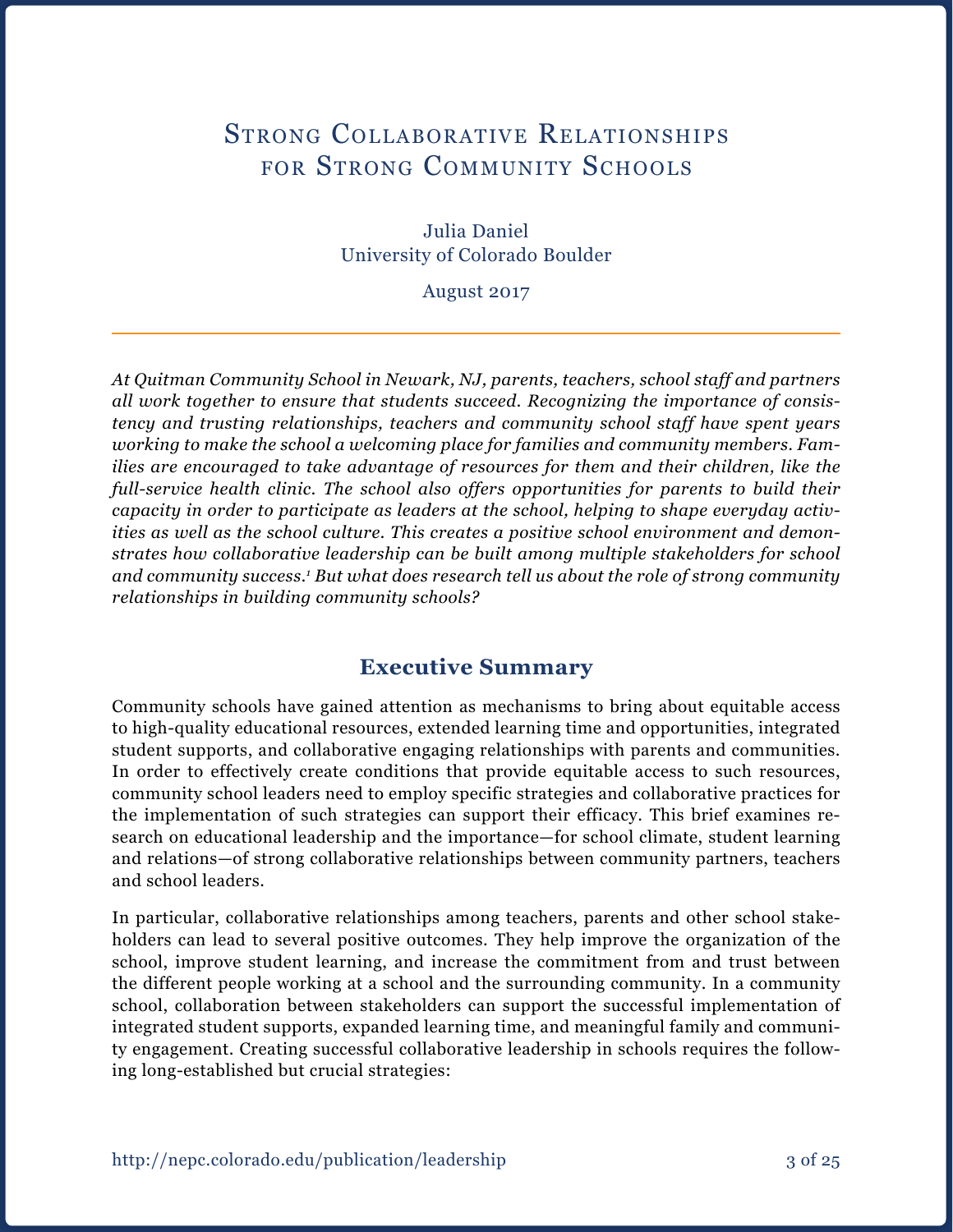- *Create Time* for collaboration so that stakeholders can assess issues, set common goals, make plans, reflect and build on practice, and deepen relationships.
- • *Prioritize Process* so that people can engage honestly and constructively in problem solving and creating shared ownership of the process by creating designated spaces for open dialogue, collective reflection and improved practices.
- • *Create Structures and Roles* so that there are meaningful ways for stakeholders to sustain participation and develop leadership, including regular meetings and supportive but challenging leadership.
- • *Commit to Collective Leadership Development* that builds the capacity of community members and other stakeholders to engage in meaningful ways helps improve conditions for learning and growth both inside and outside of the school.

There is a basic common sense to each of these four recommendations, yet they are not sufficiently prioritized or pursued. This memorandum calls attention to the foundational research for leadership based on collaborative relationships and explains its particular importance for community schools.

# **Introduction**

Systemic divestment in low-income communities has perpetuated inequitable access to important resources for students like high-quality curriculum, qualified teachers, and community wealth.2 Moreover, out-of-school factors driven by income inequality, such as family income level or food insecurity and housing instability, account for about 60% of the variance in student achievement.3 While community schools are not a panacea to address deep and historical inequities, they are gaining attention as a strategy to create equitable education systems. They do this by providing access to resources and supports to address out of school factors that get in the way of learning, increasing the educational resources at schools, and transforming the school into a community hub of which parents and community members have a level of ownership.4

Implementing an equity-oriented community school approach, however, takes more then intention. Community school leaders must employ specific strategies to accomplish such ambitious goals. The research on educational leadership has identified strong collaborative relationships between community partners, teachers and school leaders as important to improving the quality of the school climate, student learning and relations with the community.5

This paper considers the research on collaboration between families, communities and schools with attention to how community schools in particular are well-positioned to take advantage of strategies that draw on the knowledge and skills of multiple stakeholders.<sup>6</sup> Creating collaborative processes and roles requires specific attention and commitment. I conclude with recommendations for what community school and district leaders can do to foster collaborative leadership among people from the school, families and communities.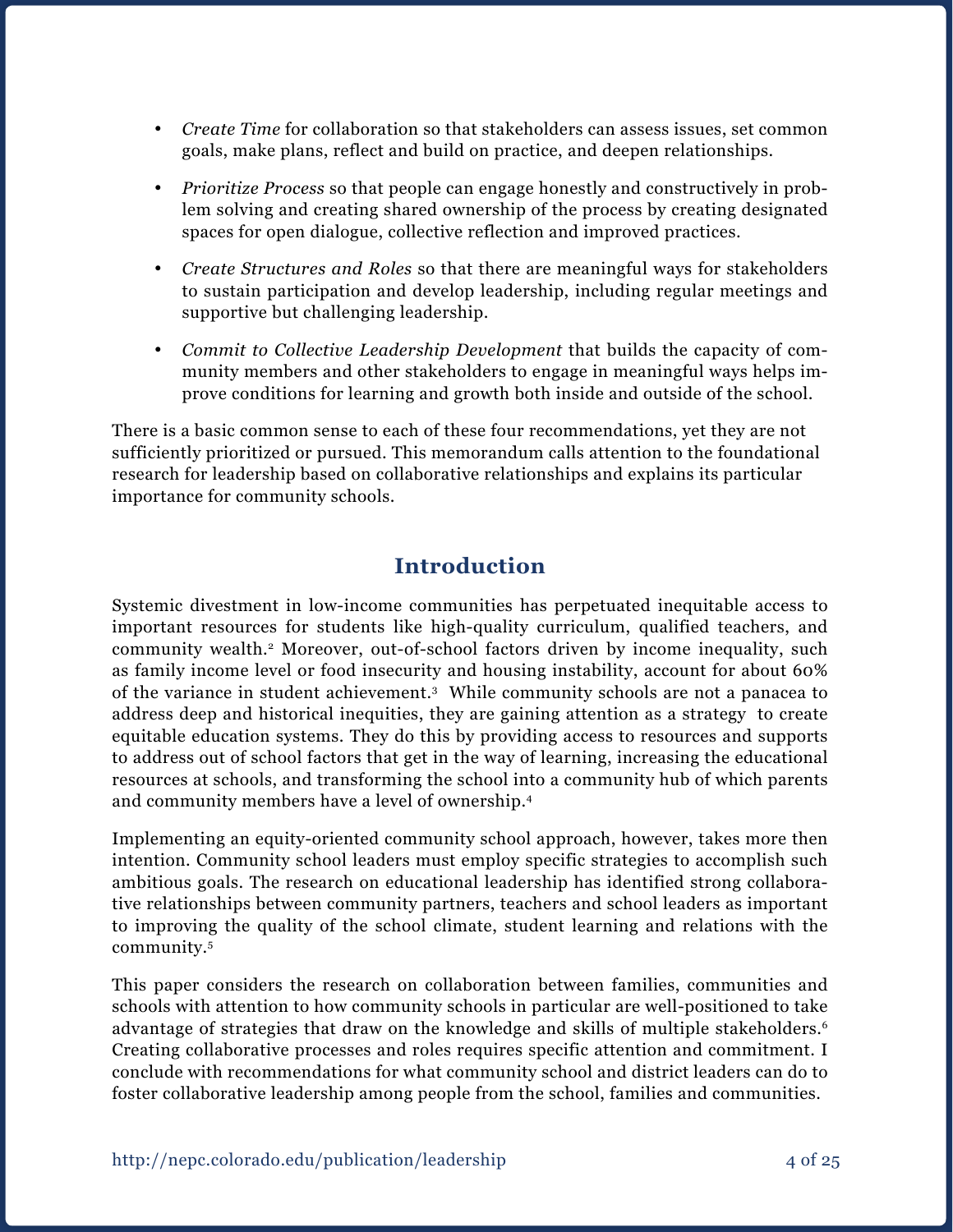# **What is Collaborative Leadership?**

Collaborative Leadership is a form of shared decision-making in which a school leader, such as a principal, creates a structure for sharing decisions and responsibilities with key stakeholders, establishing a vision and implementing a process for working towards that vision.7 It moves schools away from models that emphasize strong leadership from one person, to have leadership flow through various stakeholders as they work together to improve practices, solve problems and pursue common goals.8 Such an approach works best when spaces for frequent and open communication between players allow the necessary time for trusting relationships to be developed.9

In a collaborative approach, school leaders also understand that each stakeholder can bring a unique set of expertise to the collective work when power and responsibility are shared. They should therefore help create time before and after school or on weekends for collaborations to take place. This is especially important in low-income communities where parents often have long and varied work hours. Of course, because time is a resource, states and school districts have a key role to play, ensuring that the necessary time is made available.

This paper uses the term collaborative leadership, which shares characteristics with other leadership models referenced in the paper that distribute leadership and engagement of various stakeholders in similar manners.<sup>10</sup> Schools with deep and broad distribution of leadership are able to best sustain reform efforts<sup>11</sup> and build the school's capacity,<sup>12</sup> often benefitting student achievement. 13 Longitudinal, large-scale mixed-methods studies demonstrate that higher achieving schools grant leadership influence to all school members and other stakeholders to a greater degree than lower-achieving schools, with the most significant differences seen when leadership is exercised by school teams, parents and students.14

Leadership is often conceptualized by a single heroic leader who retains almost exclusive control of an organization or a school. However, such rigidly hierarchical forms of leadership are not sustainable and often do not succeed at their goals, due to challenges such as exceedingly high expectations for one person, burnout, or low levels of teamwork and learning among people positioned below such a leader.15 In contrast, as formal school leaders such as principals share control and influence with other players, their own influence isn't diminished and may actually increase.<sup>16</sup> This is because influence in schools isn't a zero-sum game. As stakeholders share leadership, work settings and teacher motivation improve, working relationships are stronger, and commitment to shared goals increases.17

Collaboration is important to building the collective strength of those involved in the school so that they can improve the schools themselves and student outcomes. Successful school reform is associated with three elements. First, in successful reforms stakeholders are trusted, respected and encouraged. School leadership is distributed among these stakeholders such that they collaborate in decision-making through a supportive and facilitative structure. Second, in successful reforms, a professional community values differences, focuses on the enhancement of learning for all students, de-privatizes practice,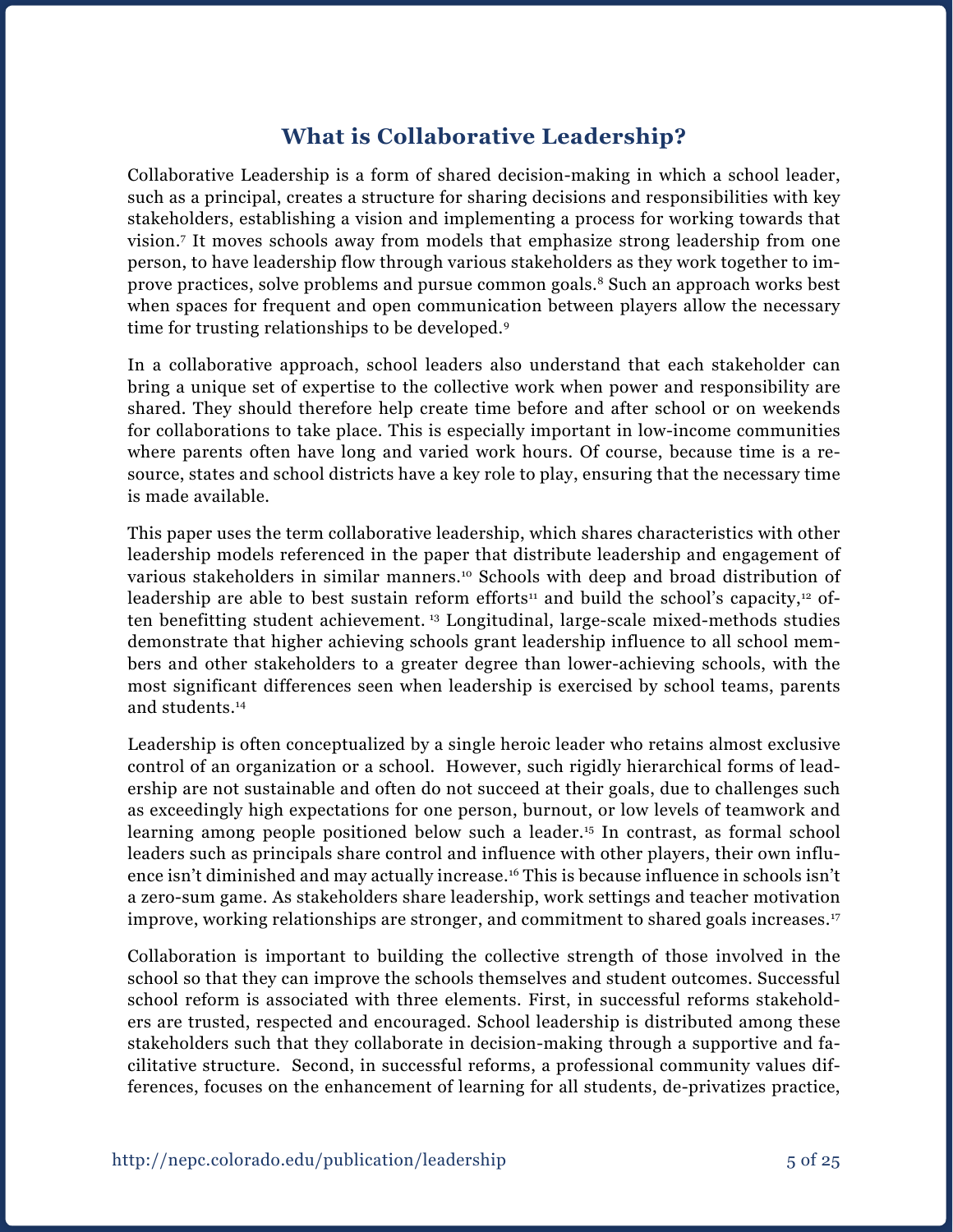collaborates, and promotes critical reflective dialogue. Third, these reforms have a strong capacity for learning identified in an ongoing, optimistic, caring, nurturing professional development program.18

# **A Logical Connection: Community Schools and Collaboration**

Community schools seek to involve the community in the functioning of the school, based on the idea that the school and community can support each other and that such forms of participation improve democratic processes and educational experiences. Community schools in the U.S. originated in early 20<sup>th</sup> century models that saw schools as "social centers" that could support communties.19 Later, drawing on the ideas of John Dewey, proponents sought to have schools play a role in addressing social inequities and poverty created by the Great Depression through democratic, community-oriented approaches to schooling.20 Black Americans struggled and built schools under segregation that were important social hubs for the community and based on strong community participation, shared experiences, and mitigation of economic hardships and violence from white supremacists.<sup>21</sup> Community schools draw on these historical precedents, grounded in the idea that the resources and knowledge of the community are essential to supporting student learning and community improvement.<sup>22</sup>

Community schools today can learn a lot from such movements, and collaborations beyond the school—extending to community stakeholders—is a fundamental component of community schools.23 Reformers can help create the supportive conditions that support meaningful parent and community engagement, which is critical for fostering trusting relationships to support student learning.<sup>24</sup> They can do this by welcoming families into the school, having mechanisms to develop families' leadership, and creating collaborative processes that include teachers and community partners in decisions and planning.25

The very design of a community school is collaborative by nature, since the goal is to integrate school and community resources to meet the needs of students. This level of resource integration requires structure, leadership and support. A manager can effectively integrate different components of the model by supporting collaboration between stakeholders.<sup>26</sup> The Community School Director (CSD) helps coordinate different aspects of the model and often develops the internal and external processes and relationships that help connect students, families and communities to school resources. Principals, in turn ensure that partner agencies, CSDs and other stakeholders play integral roles in school vision, planning, coordination and managing.27 This helps to create cohesion and integration of the instructional core with the other services and supports provided to students and strengthen relationships between key stakeholders at the school.<sup>28</sup> Whereas the CSD develops the internal and external processes and relationships, principals can ensure that stakeholders play roles in school vision, planning, coordination and managing. 29

 A collaborative culture with clearly defined responsibilities builds the capacity for school and community resources to be better leveraged and aligned to meet student needs.<sup>30</sup> Ideal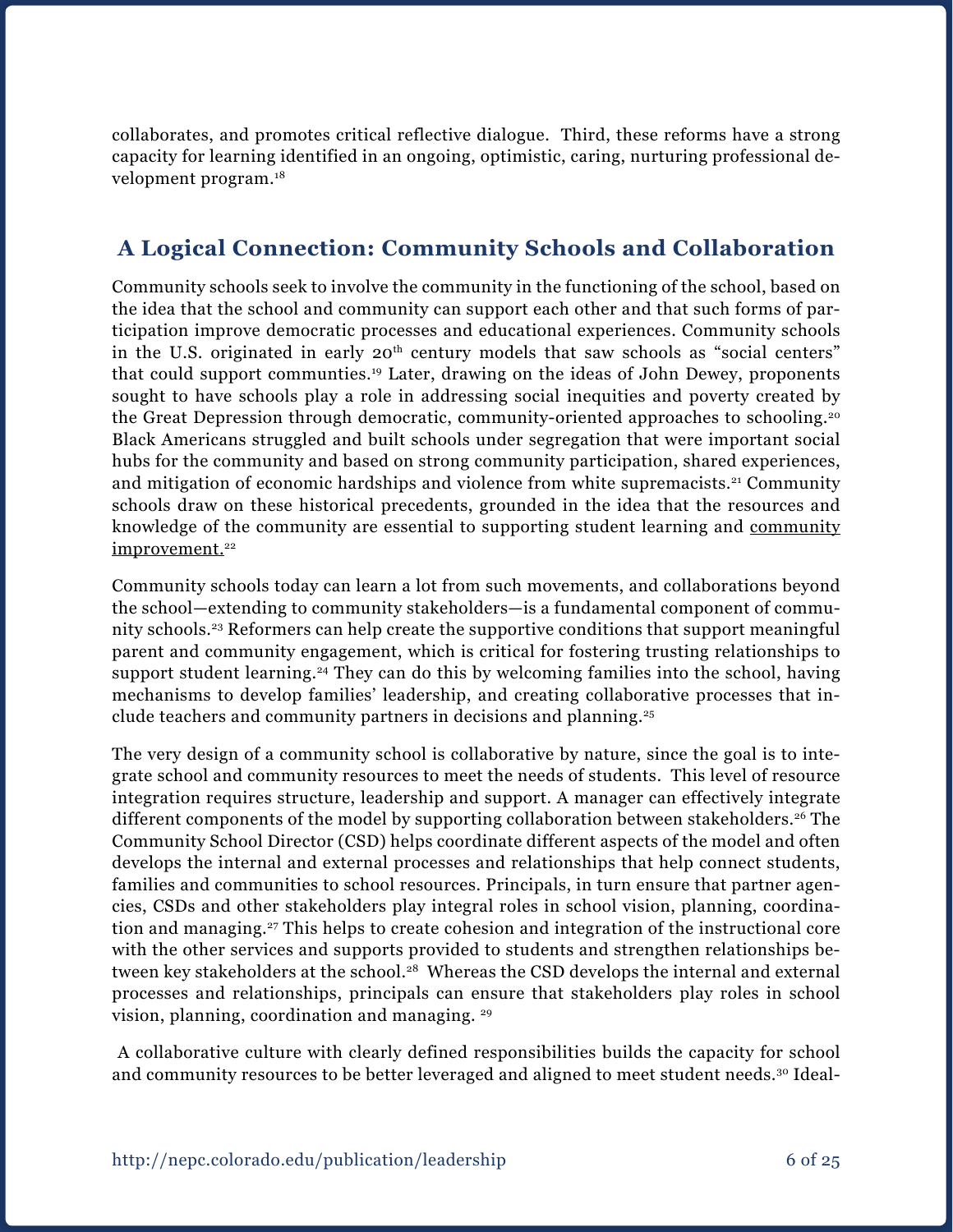ly collaboration means that students and families are able to address issues that get in the way of learning, and educators are better able to incorporate knowledge of the community into the curriculum.31 Families have different strengths and face different challenges such as language barriers and negative histories of interacting with school staff.32 Because community schools can involve families and community members in the schools, they can more effectively determine which specific services, supports and capacity-development needs will support their engagement in the schools and in their children's education.33 Sustained coordination and collaborative leadership support community schools in improving student outcomes while building trusting relationships between communities and schools.

## **Defining the Roles of Stakeholders in Collaborative Relationships**

This section outlines how five different types of stakeholders—principals, teachers, CSDs, parents and external organizations—can contribute to collaboration at the school level. For the most part, the research presented below broadly demonstrates the benefits of collaboration with and by these stakeholders. As applied specifically to community school reforms, however, the lessons from this research are particularly powerful and relevant.

### **Principals**

Principals play a crucial role in transforming schools.34 Principals who are committed to equity and social justice can promote inclusive cultures and practices in schools and build positive relationships outside of the school.35 They effectively share leadership in reform efforts when they view their teaching colleagues as professional equals and consistently work to include others in creating change36 using an "inclusive-facilitative orientation"37 through which teachers and others influence decisions and have shared ownership of the school.

Distribution of leadership that includes teachers, parents and district staff supports student achievement without diminishing school leaders' own influence.38 Collective leadership indirectly influences student achievement through its influence on teacher motivation and work setting.39 As school leadership establishes trusting and collaborative climates, stakeholders are able to take on initiatives with supportive, ongoing, relevant professional development, improving the conditions and motivation for teachers. This, in turn, is related to students' positive impressions of teachers' instruction, interactions with students and the challenges and expectations they place on their students. Positive student impressions of these factors promote students' academic self-concept, participation and engagement, influencing achievement..40 When principals and teachers share leadership, and leadership practices are targeted at improving instruction, teachers' working relationships are stronger and student achievement can be higher.<sup>41</sup> Principals influence learning by setting a tone or culture that supports professional learning and by taking explicit steps to support teachers' personal growth through actions like direct observations and conversations in individual classrooms and in team meetings. 42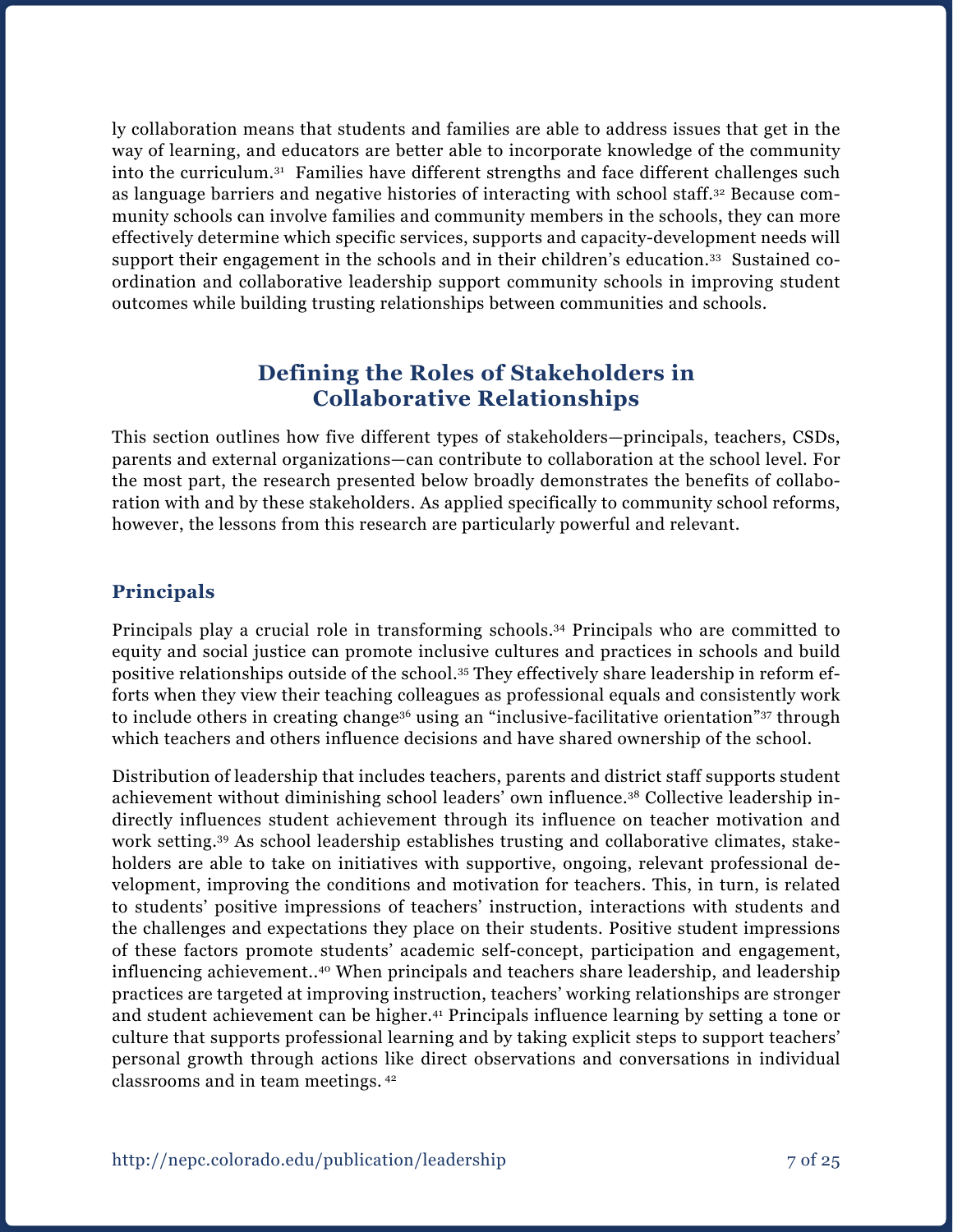Principals help sustain the mission of the school, drive programs that improve instruction, and support collaboration by creating structures and professional development for stakeholders. The principal can also support Community School Directors (CSDs) in their work as coordinators of different aspects of the model. Regular contact, shared decision-making, and coordinating tasks between principals and community school directors result in a more engaged community and improved school capacity.43 For example, CSDs from one community school initiative shared that supportive leadership from the principal helped create vision and orientation towards a common goal, which made a tremendous difference in their ability to coordinate services.44 Principals who successfully implement the community school strategy share leadership, creating a social hub for teachers, parents, administrators and community partners that allowed for frequent and open communication and time to build capacity for collaboration.45

### **Community School Directors**

Community School Directors, also called community school managers and coordinators, play an essential role in creating community partnerships at schools.46 They connect families with teachers, resources and services and connect the students and teachers with community resources and opportunities.<sup>47</sup> CSDs work to align the efforts of partners with curricular goals, engaging community members and parents into the school and coordinating the delivery of services.48 The capacity of a school to partner with community services impacts the effectiveness of supplemental resources in supporting student learning.<sup>49</sup>

CSDs, along with families and principals, play an integral role in promoting a school vision and in planning, coordination and management of the school goals.<sup>50</sup> As described in the section on principals above, strong relationships between principals and CSDs are critical to successful reforms. The relationships grow over time, with regular communication on topics ranging from resource use and allocation to troubleshooting challenges that arise.<sup>51</sup> According to a study by Fehrer and Leos-Urbel,

Community school managers at all five sample sites had developed strong relationships with the school principal and played a role in school leadership and planning. Both community school managers and principals reported that regular communication and a strong relationship allows the community school manager to ensure that the systems, relationships, and supports he or she is overseeing are aligned to school and student goals. At most sites, community school managers met regularly with the principal, often checking in multiple times throughout the day.52

Regular contact with principals allows CSDs to align their work with the school and student goals53 and gives teachers more time to develop and engage students in academic content.54 Shared leadership, especially between principals and CSDs, is crucial to successful implementation of the model.55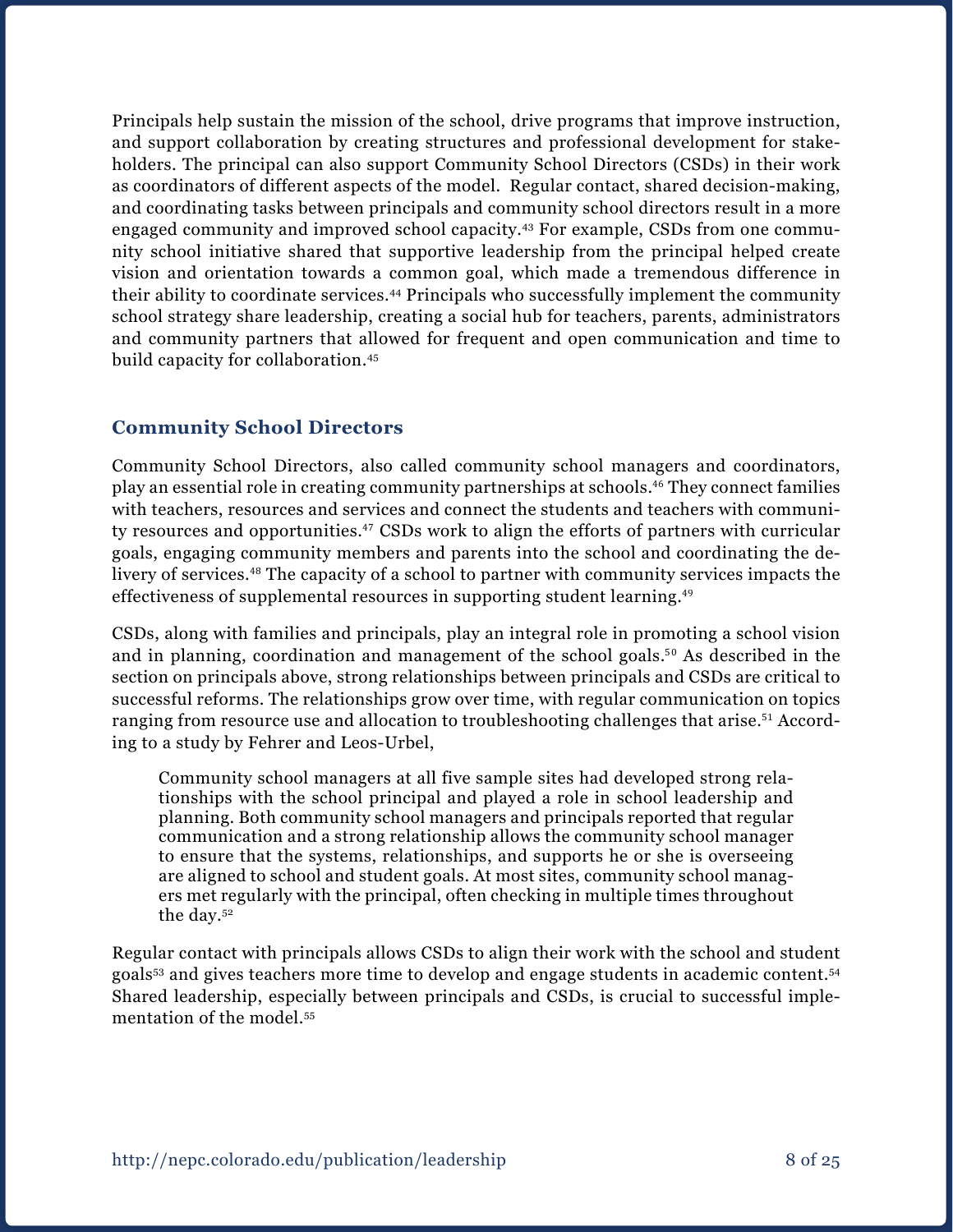#### **Teachers**

Especially for low-income students, lasting relationships with teachers can influence how welcome they feel in an environment and how much effort they put into their schoolwork.<sup>56</sup> Unfortunately working conditions, teacher turnover and teachers' experience of shared leadership with principals tend to be worse in high-poverty schools than in low poverty schools.<sup>57</sup>

The retention of great teachers is particularly important for low-income students. Teachers are more likely to stay at a school if they see themselves as part of a collaborative team, feel supported by school leadership, have influence over their work environments, and trust their principal as an instructional leader.58 For schools working to improve teaching and learning, Allensworth points out that:

More critical than identifying those few especially effective or ineffective teachers is to develop collaborative relationships among teachers, school leaders, and families so that schools are not reliant on a few good teachers… Schools that struggle with low achievement, especially those serving the most impoverished communities, face extraordinary challenges in developing strong organizations that can maintain a strong teaching staff. But building those organizational supports is what is needed to provide a high-quality instructional environment for all students and improve equity in educational outcomes.59

Teacher leadership in schools can help create a learning community in which teachers and others learn together.

As teachers raise issues and work on solutions together, they build trust and improve practice,<sup>60</sup> and they can translate school improvement principles into classroom practices, drawing critically upon various resources and expertise.<sup>61</sup> This happens as practices that promote shared leadership help to improve trust and teachers' expectations of the effectiveness of the teachers in their school.<sup>62</sup> For example, professional learning communities, in which teachers collaboratively study, observe each other and reflect on practices, can support such improvements.63 Importantly, teacher involvement in school decision-making is clearly correlated with positive student outcomes.64 Thus, teacher learning improves instructional practice and helps the school reach its reform goals.<sup>65</sup>

#### **Families and Community Members**

Family-community-school partnerships that support schools can be an important factor for student and school success.<sup>66</sup> When teachers involve parents in children's learning, they tend to see powerful effects on student learning.<sup>67</sup> In the schools they studied, Bryk et al (2010) found that the ones with robust ties between school actors, parents and the local community benefitted greatly from these relationships.

[A] coherent school community program for improving student learning requires managing a diverse array of academic and social support services and sustaining the relationship with multiple institutions that provide them…. When school-community ties are strong, the development and maintenance of effec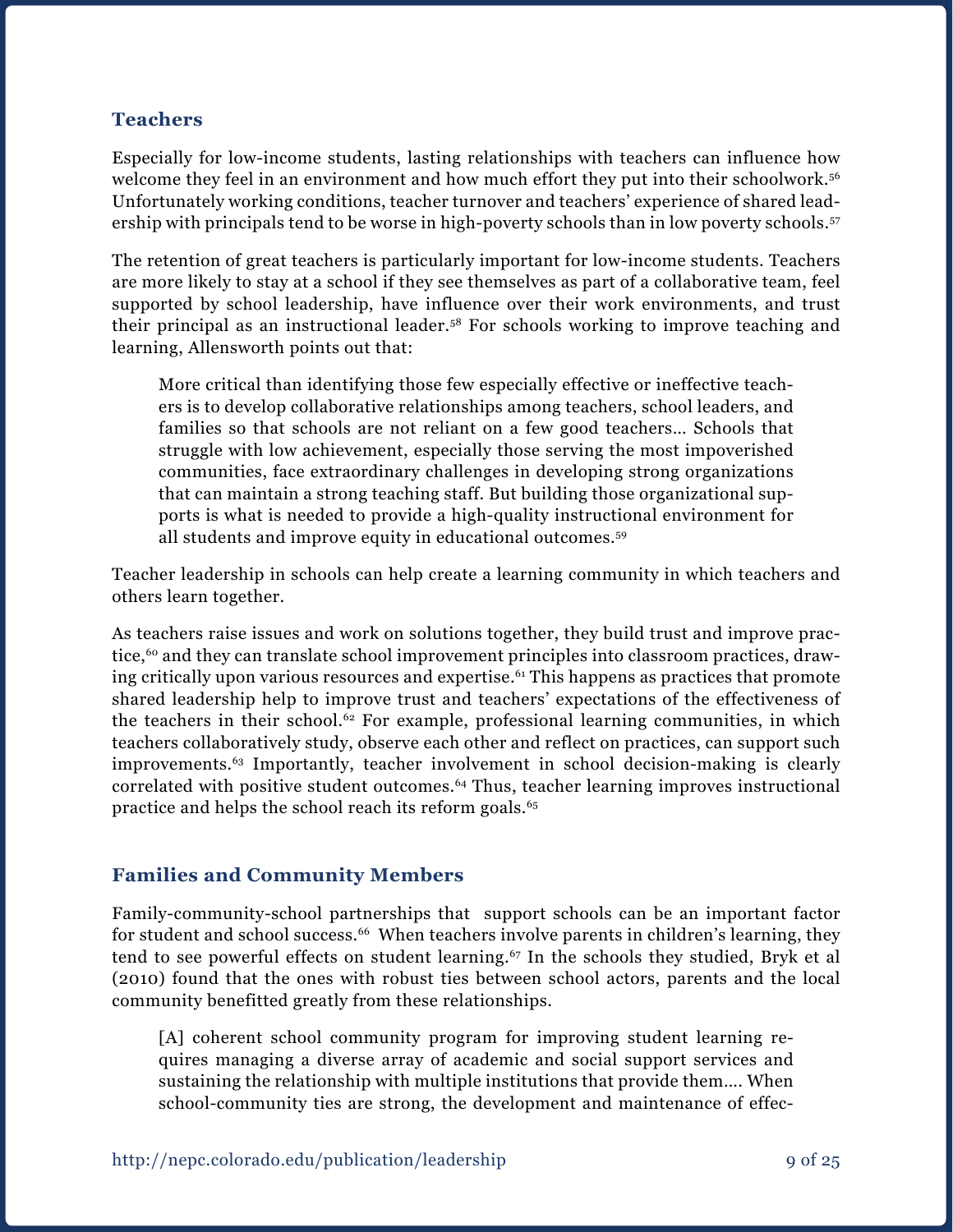tive plans are easier to accomplish.<sup>68</sup>

These ties helped them to create a more supportive overall environment for student learning. Recognizing the existing capacities and knowledge of families, schools can build these community members' capacity to engage as school leaders through creating a healthy school culture. In particular, parent and community engagement should be the norm, and the school should support the development of new skills and knowledge in families and school staff.<sup>69</sup> This can increase trust and successful engagement.<sup>70</sup> Trust in turn strengthens the social base in the school community so that reform initiatives can grow over time and significantly improve a school's capacity to educate all its children.71

Efforts to engage underserved families and communities must address inequities that present particular challenges. When traditional models of family engagement such as Parent-Teacher Associations lack cultural relevance or parents don't feel welcomed and respected by school personnel, they can limit family and community engagement.<sup>72</sup> While parents across all race and class backgrounds care deeply about their children's education,73 low-income parents and parents of color are often not provided opportunities to participate in meaningful ways.74

Engagement that connects the culture and values of the community with the school can help to improve conditions and relationships within the school as well as between the school and the community.75 Strong community school models create ways for parents and community members to share power and decision-making with school staff and principals on a range of topics, including school budgets or curricular choices.76 Community participation is critical in setting the agenda and programming of a school.<sup>77</sup> For example, in Chicago's Community School Initiative, many schools include representatives from their partner agencies on the school improvement planning teams.78 Because community schools emphasize collaborative school cultures and meaningful parent engagement, they are well-positioned to improve on existing processes to transform schools into a resource hub for communities that builds the strengths of both the communities and the schools.

#### **External Organizations**

Schools also benefit from creating meaningful partnerships with external groups, particularly non-profit organizations or government agencies.79 Such partnerships can increase access to services for students and families and help address some out-of-school barriers to learning such as inadequate access to healthcare or housing.<sup>80</sup> Such partnerships extend beyond providing services. They can include defining problems, developing solutions and implementing plans. The result can be forms of engagement that bring local knowledge into the school and increase the power of the surrounding community.<sup>81</sup> For example, community organizing led by those who are impacted by policies, such as low-income parents and youth, can push for and win changes in school and district practices, and result in increased resources and shifted power dynamics that support increased collaboration.82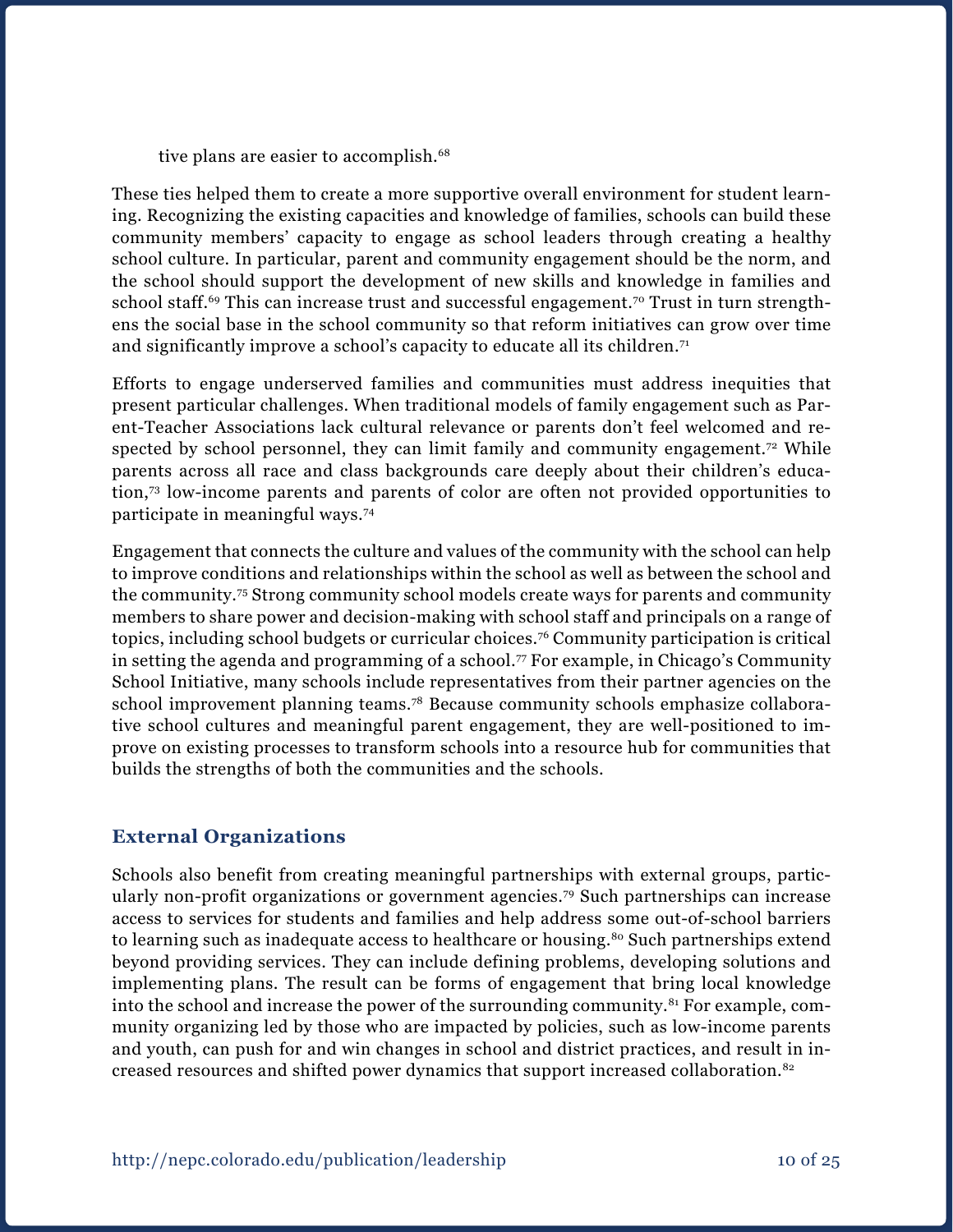# **Collaboration Matters to School Reform and Learning**

Collaborative leadership can impact growth in student learning as it increases the school's capacity for academic improvement.83 While the research discussed above focuses on the importance of collaborative leadership in implementing and sustaining community schools, it can also increase academic outcomes.<sup>84</sup> Below is a brief review of the research on how collaboration helps to improve conditions for, and outcomes of, teaching and learning.

#### **Collaboration Supports School Improvement Efforts**

A collaborative approach to whole school reform can improve both school climate and instruction.<sup>85</sup> Collaborative leadership is an essential support needed to significantly improve schools' capacity to reform. In this process, school leaders must nurture the leadership of others, based on a shared vision.<sup>86</sup> Leaders must also create the space, time and support for developing the capacity of school and community stakeholders to be able to engage in collaborative processes.<sup>87</sup>

#### **Impact on Teaching and Learning**

Collaborative leadership in schools is positively associated with improved conditions in schools, which impact student behavior and learning.<sup>88</sup> The capacity of a school is its ability to support teaching and learning, enable the professional learning of the staff, meaningfully engage parents and community members in school governance, and implement strategic actions to continually improve the school.<sup>89</sup> Schools that are supportive, characterized by shared decision-making and a shared sense of purpose, tend to demonstrate important elements that advance student achievement. These elements include cooperative relationships, higher levels of interaction and increased teacher motivation, efficacy and accountability.<sup>90</sup> When teachers in a school work collectively to improve instruction, and when school leadership is inclusive and focused on instruction, the school tends to show the largest improvements in student learning over time.<sup>91</sup>

#### **Doing it Well**

Collaborative decision-making is more than just involving everyone in decision-making processes. It must be implemented in a way that is responsive to the school context and in which stakeholders are united around clear vision, tight processes and democratic accountability to the community, lest it create confusion and disorganization.<sup>92</sup> Collaborative leadership happens when school leaders are able to build on the foundations of wisdom, willingness to learn, and expertise of teachers and others.93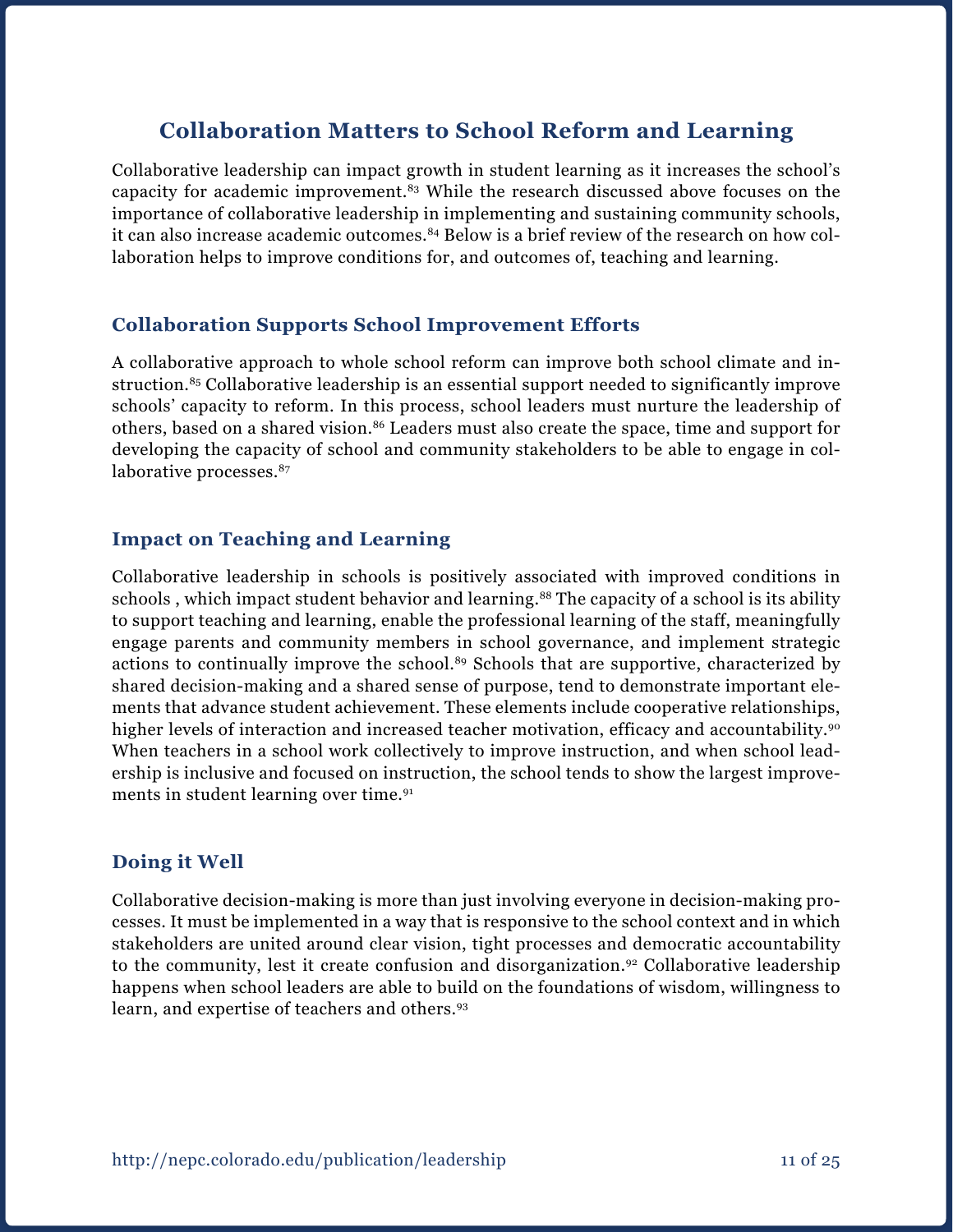# **Recommendations: Strategies for Creating Collaborative Relationships**

Building collective leadership in schools is a promising strategy for creating successful community schools. Based on existing research, the following practices would help community schools effectively practice collaborative leadership in schools:

- • *Create Time*: Making time for collaboration to assess issues, set common goals and make plans is important.94 It is also important to allow time for collaborations to grow and create spaces and times for participants to build this practice and deepen relationships.95 Teachers benefit from having time to plan, examine student work, collaborate and reflect on practice.96
- • *Prioritize Process*: Open dialogues that create shared ownership between stakeholders does not happen by chance; it is developed within designated spaces in which people engage honestly and constructively in problem solving.<sup>97</sup> A well-defined process can create rich learning communities in which stakeholders engage in collective reflection and improve practices. Effective processes allow everyone to stay attentive to issues of formal and informal power.98
- • *Create Structures and Roles*: Formal relationships and collaborative structures create meaningful ways for stakeholders to sustain participation and grow leadership.99 Stakeholders should have regular meetings, as frequently as every week to discuss their work and build their collective capacity.100 Leadership that provides both support and pressure can contribute to changing attitudes, beliefs and practices for effective reform.<sup>101</sup>
- • *Commit to Collective Leadership Development:* Learning communities in schools that support and challenge teachers help them improve practice.102 Building the capacity of community members to engage in meaningful ways helps improve conditions for learning and growth both inside and outside of the school.<sup>103</sup> Sharing data and research can create a neutral, collaborative space for all stakeholders to learn together, while at the same time measuring progress holding each other accountable for their work.104

These four recommendations speak to long-established wisdom emerging from research and from practice. They are also often ignored; they are not sufficiently prioritized or pursued. Yet for a community school reform, these strategies—and a commitment to collaborative leadership—can easily be the difference between success and failure.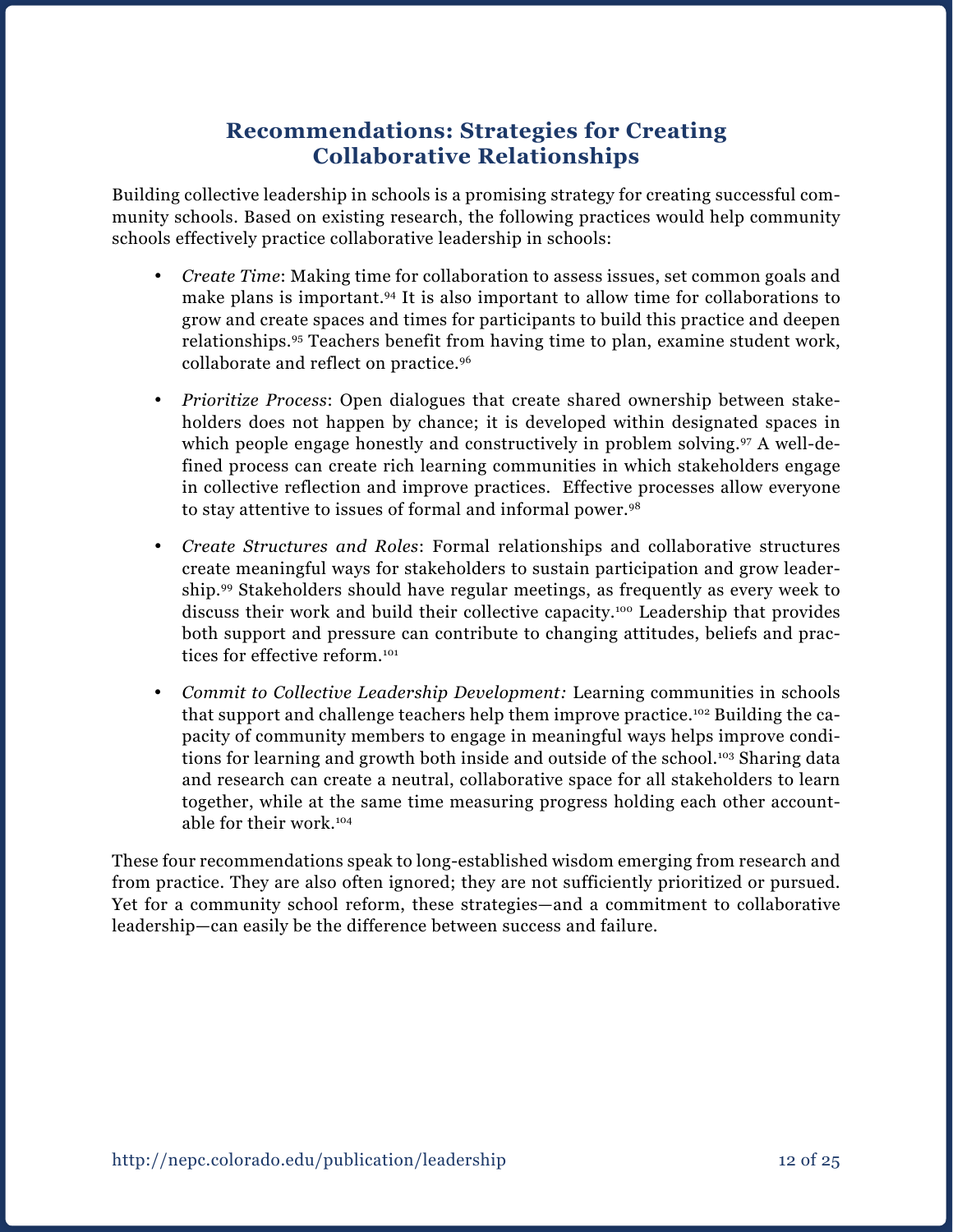## **Notes and References**

1 Warren, M.R., Hong, S., Rubin, C.H., & Uy, P.S. (2009). Beyond the Bake Sale: A Community-Based Relational Approach to Parent Engagement in Schools. *Teachers College Record*, *111*(9), 2209–2254. Retrieved September 12, 2014, from [http://search.proquest.com/docview/61844676?accountid=14609%5Cnhttp://](http://search.proquest.com/docview/61844676?accountid=14609%5Cnhttp://gq8yy6pb7j.search.serialssolutions.com/ ?ctx_ver=Z39.88-2004&ctx_enc=info:ofi/enc:UTF-8&rfr_id=info:sid/ProQ:ericshell&rft_val_fmt=info:ofi/fmt:kev:mtx:journal&rft.genre=article&rft.jti) [gq8yy6pb7j.search.serialssolutions.com/ ?ctx\\_ver=Z39.88-2004&ctx\\_enc=info:ofi/enc:UTF-8&rfr\\_](http://search.proquest.com/docview/61844676?accountid=14609%5Cnhttp://gq8yy6pb7j.search.serialssolutions.com/ ?ctx_ver=Z39.88-2004&ctx_enc=info:ofi/enc:UTF-8&rfr_id=info:sid/ProQ:ericshell&rft_val_fmt=info:ofi/fmt:kev:mtx:journal&rft.genre=article&rft.jti) [id=info:sid/ProQ:ericshell&rft\\_val\\_fmt=info:ofi/fmt:kev:mtx:journal&rft.genre=article&rft.jtit](http://search.proquest.com/docview/61844676?accountid=14609%5Cnhttp://gq8yy6pb7j.search.serialssolutions.com/ ?ctx_ver=Z39.88-2004&ctx_enc=info:ofi/enc:UTF-8&rfr_id=info:sid/ProQ:ericshell&rft_val_fmt=info:ofi/fmt:kev:mtx:journal&rft.genre=article&rft.jti);

Dryfoos, J. (2005). Full-service community schools: a strategy--not a program. *New Directions for Youth Development*, *107*, 7–14, table of contents. [http://doi.org/10.1002/yd.124](http://doi.org/10.1002/yd.124 ) 

2 Rothstein, R. (2004). *Class and schools: Using social, economic, and educational reform to close the Black-White Achievement Gap.* Washington, D.C. and New York, N.Y.: Economic Policy Institute and Teachers College Press;

Darling-Hammond, L. (2013). Inequality and School Resources, in P.L. Carter & K.G. Welner, (Eds.) *Closing*  the Opportunity Gap: What America Must Do to Give Every Child an Even Chance. P. 77-97. New York, NY: Oxford University Press;

Ladson-Billings, G. (2006). From the Achievement Gap to the Education Debt : Understanding Achievement in U.S. Schools. *Educational Researcher*, *35*(7), 3–12. Retrieved January 27, 2015, from <http://edr.sagepub.com/content/35/7/3.short>;

Rothstein, R., & Wilder, T. (2005, October 24). *The many dimensions of racial inequality.* Paper presented at the Social Costs of Inadequate Education Symposium, Teachers College, Columbia University, New York.

- 3 Berliner, D.C. (2013, December). Effects of Inequality and Poverty vs. Teachers and Schooling on America's Youth, *Teachers College Record*, *115*, 1–26.
- 4 Blank, M., Melaville, A., & Shah, B. (2003). *Making the difference: Research and practice in Community Schools*. *The Coalition for Community Schools*. Retrieved November 12, 2016, from <http://eric.ed.gov/ERICWebPortal/recordDetail?accno=ED499103>
- 5 Bryk, A.S., Sebring, PB., Allensworth, E., Easton, J. Q., & Luppescu, S. (2010). *Organizing schools for improvement: Lessons from Chicago*. Chicago, IL: University of Chicago Press.

Hargreaves, A., & Fink, D. (2012). *Sustainable leadership* (Vol. 6). Hoboken, NJ: John Wiley & Sons;

Rubin, H. (2002) *Collaborative Leadership: Developing Effective Partnerships in Communities and Schools.*  Thousand Oaks, CA: Corwin Press.

6 Fehrer, K., & Leos-Urbel, J. (2016). "We're One Team": Examining Community School Implementation Strategies in Oakland. *Education Sciences*, *6*(3), 26. [http://doi.org/10.3390/educsci6030026;](http://doi.org/10.3390/educsci6030026)

Richardson, J.W. (2009). *The full-service community school movement: Lessons from the James Adams Community School*. New York, NY: Palgrave Macmillan;

Sanders, M. (2015, April). Leadership, partnerships, and organizational development: exploring components of effectiveness in three full-service community schools. *School Effectiveness and School Improvement*, *3453*, 1–21. <http://doi.org/10.1080/09243453.2015.1030432>

- 7 Rubin, H. (2002) *Collaborative Leadership: Developing Effective Partnerships in Communities and Schools.*  Thousand Oaks, CA: Corwin Press.
- 8 Hargreaves, A., & Fink, D. (2012). *Sustainable leadership* (Vol. 6). Hoboken, NJ: John Wiley & Sons;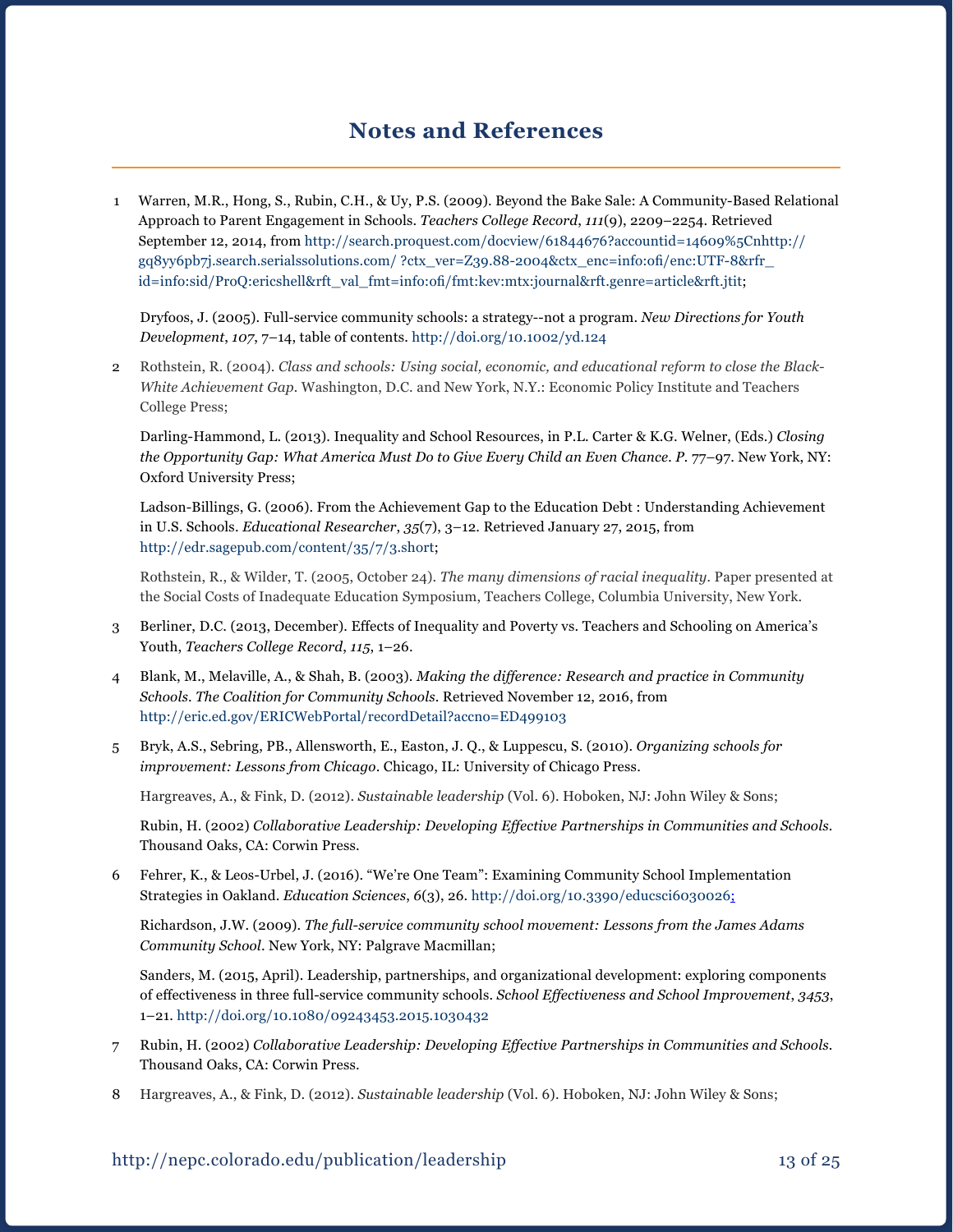- 9 Adams, C.M., & Jean-Marie, G. (2011). A diffusion approach to study leadership reform. *Journal of Educational Administration*, *49*(4), 354–377. [http://doi.org/10.1108/09578231111146452](http://doi.org/10.1108/09578231111146452 )
- 10 One example of another form of leadership is *cross-boundary leadership,* which creates cultures of shared influence and collective responsibility. Another model is *Collective leadership,* in which different stakeholders share responsibility. For more see Adams, C.M., & Jean-Marie, G. (2011). A diffusion approach to study leadership reform. *Journal of Educational Administration*, *49*(4), 354–377. <http://doi.org/10.1108/09578231111146452>

Finally, *distributed leadership* recognizes the expertise of all stakeholders and distributes power and tasks between organizational roles, such that the collective effort is greater than the sum of individual actions. For more on this model, see Bennett, N., Wise, C., Woods, P., & Harvey, J. (2003). Distributed Leadership : A Review of Literature Distributed Leadership. *The Open University*, 58.

11 Copland, M.A. (2003). Leadership of Inquiry: Building and Sustaining Capacity for School Improvement. *Educational Evaluation and Policy Analysis*, *25*(4), 375–395. <http://doi.org/10.3102/01623737025004375>

 Adams, C.M., & Jean-Marie, G. (2011). A diffusion approach to study leadership reform. *Journal of Educational Administration*, *49*(4), 354–377.<http://doi.org/10.1108/09578231111146452>

12 Bennett, N., Wise, C., Woods, P., & Harvey, J. (2003). Distributed Leadership: A Review of Literature Distributed Leadership. *The Open University*, *58*.

Hallinger, P., & Heck, R.H. (2010). Collaborative leadership and school improvement : understanding the impact on school capacity and student learning. *School Leadership & Management: Formerly School Organisation*, *30*(2), 95–110. <http://doi.org/10.1080/13632431003663214>

Lambert, L. (2006). Lasting leadership: A study of high leadership capacity schools. *The Educational Forum*, *70*(3), 238–254.<http://doi.org/10.1080/00131720608984900>

Spillane, J.P., Diamond, J.B. (Eds.), (2007). *Distributed Leadership in Practice.* New York, NY: Teachers College Press.

13 Seashore Louis, K., Leithwood, K., Wahlstrom, K.L., & Anderson, S.E. (2010). Learning from Leadership: Investigating the Links to Improved Student Learning. *ERS Informed Educator*, *2012*(10/7/2012), 1–11. Retrieved October 8, 2016, from [http://stats.lib.pdx.edu/proxy.php?url=http://search.ebscohost.com/login.](http://stats.lib.pdx.edu/proxy.php?url=http://search.ebscohost.com/login.aspx?direct=true&db=ehh&AN=66564929&site=ehost-live) [aspx?direct=true&db=ehh&AN=66564929&site=ehost-live](http://stats.lib.pdx.edu/proxy.php?url=http://search.ebscohost.com/login.aspx?direct=true&db=ehh&AN=66564929&site=ehost-live);

Hargreaves, A., & Fink, D. (2012). *Sustainable leadership* (Vol. 6). Hoboken, NJ: John Wiley & Sons;

Leithwood, K., & Mascall, B. (2008). Collective Leadership Effects on Student Achievement. *Educational Administration Quarterly*, *44*(4), 529–561. <http://doi.org/10.1177/0013161X08321221>

14 Leithwood, K., & Mascall, B. (2008). Collective Leadership Effects on Student Achievement. *Educational Administration Quarterly*, *44*(4), 529–561. <http://doi.org/10.1177/0013161X08321221>;

Seashore Louis, K., Leithwood, K., Wahlstrom, K.L., & Anderson, S.E. (2010). Learning from Leadership: Investigating the Links to Improved Student Learning. *ERS Informed Educator*, *2012*(10/7/2012), 1–11. Retrieved October 8, 2016, from [http://stats.lib.pdx.edu/proxy.php?url=http://search.ebscohost.com/login.](http://stats.lib.pdx.edu/proxy.php?url=http://search.ebscohost.com/login.aspx?direct=true&db=ehh&AN=66564929&site=ehost-live) [aspx?direct=true&db=ehh&AN=66564929&site=ehost-live](http://stats.lib.pdx.edu/proxy.php?url=http://search.ebscohost.com/login.aspx?direct=true&db=ehh&AN=66564929&site=ehost-live)

15 Hargreaves, A., & Fink, D. (2012). *Sustainable leadership* (Vol. 6). Hoboken, NJ: John Wiley & Sons.

 See Chapter 3 for a more in-depth discussion of the difference between models that emphasize a lone leader versus collaborative/distributed models.

16 Leithwood, K., & Mascall, B. (2008). Collective Leadership Effects on Student Achievement. *Educational Administration Quarterly*, *44*(4), 529–561. <http://doi.org/10.1177/0013161X08321221>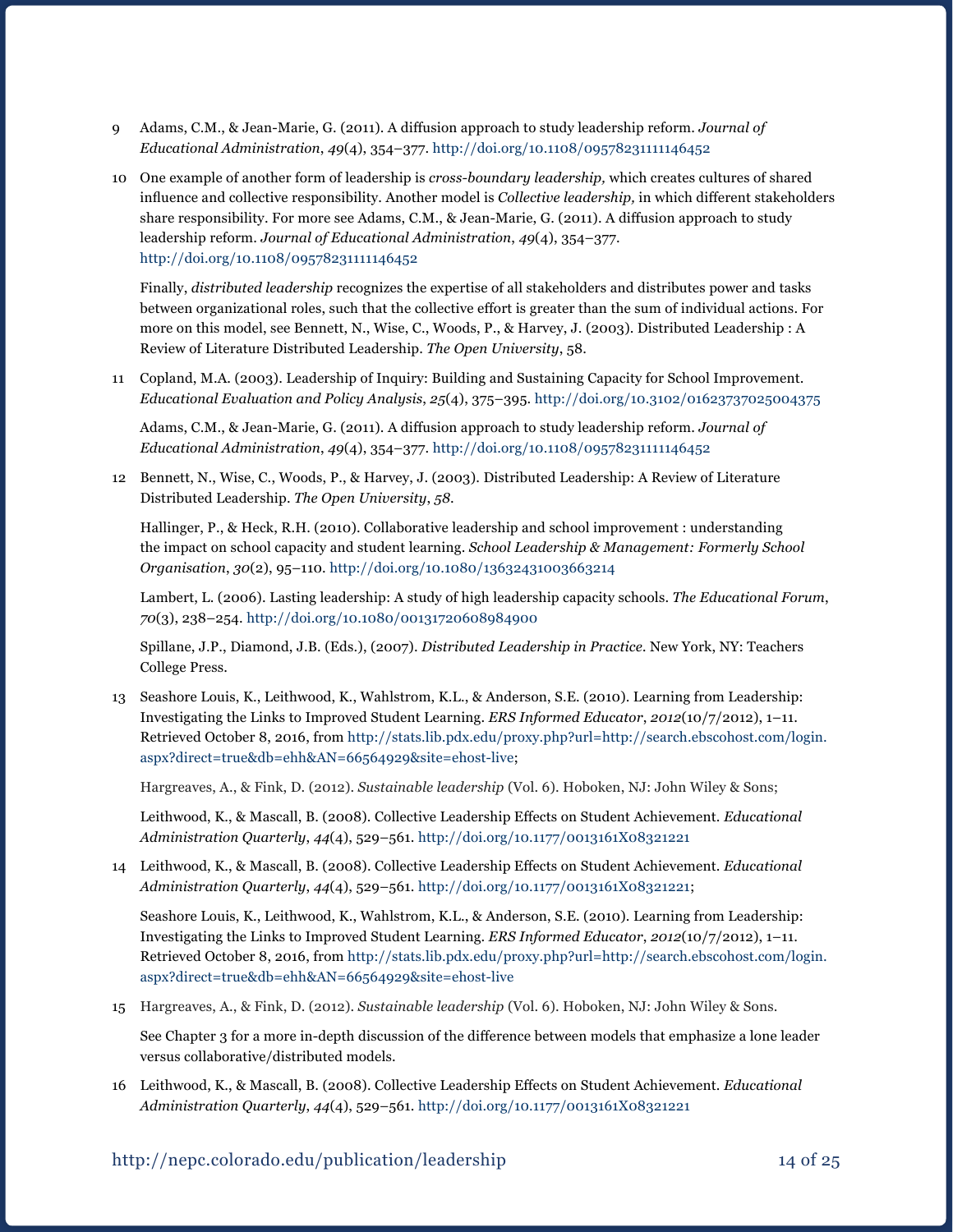Seashore Louis, K., Leithwood, K., Wahlstrom, K.L., & Anderson, S.E. (2010). Learning from Leadership: Investigating the Links to Improved Student Learning. *ERS Informed Educator*, *2012*(10/7/2012), 1–11. Retrieved October 8, 2016, from [http://stats.lib.pdx.edu/proxy.php?url=http://search.ebscohost.com/login.](http://stats.lib.pdx.edu/proxy.php?url=http://search.ebscohost.com/login.aspx?direct=true&db=ehh&AN=66564929&site=ehost-live) [aspx?direct=true&db=ehh&AN=66564929&site=ehost-live](http://stats.lib.pdx.edu/proxy.php?url=http://search.ebscohost.com/login.aspx?direct=true&db=ehh&AN=66564929&site=ehost-live)

- 17 Seashore Louis, K., Leithwood, K., Wahlstrom, K.L., & Anderson, S.E. (2010). Learning from Leadership: Investigating the Links to Improved Student Learning. *ERS Informed Educator*, *2012*(10/7/2012), 1–11. Retrieved October 8, 2016, from [http://stats.lib.pdx.edu/proxy.php?url=http://search.ebscohost.com/login.](http://stats.lib.pdx.edu/proxy.php?url=http://search.ebscohost.com/login.aspx?direct=true&db=ehh&AN=66564929&site=ehost-live) [aspx?direct=true&db=ehh&AN=66564929&site=ehost-live](http://stats.lib.pdx.edu/proxy.php?url=http://search.ebscohost.com/login.aspx?direct=true&db=ehh&AN=66564929&site=ehost-live)
- 18 Mulford, W., Silins, H., & Leithwood, K. (2004). *Educational Leadership for Organisational Learning and Improved Student Outcomes*. *Studies in Educational Leadership 3.* New York, NY: Kluwer Academic Publishers. <http://doi.org/10.1017/CBO9781107415324.004>
- 19 Rogers, J.S. (1998). *Community schools: Lessons from the past and present*. Unpublished manuscript;

Kirp, D.L. (2011). *Kids first: Five big ideas for transforming children's lives and America's future.* New York, NY: Public Affairs.

20 Rogers, J.S. (1998). *Community schools: Lessons from the past and present*. Unpublished manuscript;

Benson, L., Harkavy, I.R., & Puckett, J.L. (2007). *Dewey's dream: Universities and democracies in an age of education reform: Civil society, public schools, and democratic citizenship*. Philadelphia, PA: Temple University Press;

Richardson, J. (2009). *The full-service community school movement: Lessons from the James Adams Community School.* New York, NY: Palgrave Macmillan;

Warren, M. (2005). Communities and Schools: A New View of Urban Education Reform. *Harvard Educational Review*, *75*(2), 133–174. Retrieved May 15, 2014, from <http://her.hepg.org/index/M718151032167438.pdf>;

- 21 Rogers, J.S. (1998). *Community schools: Lessons from the past and present*. Unpublished manuscript.
- 22 Richardson, J. (2009). *The full-service community school movement: Lessons from the James Adams Community School.* New York, NY: Palgrave Macmillan.
- 23 Blank, M. (2005, Fall). Building the Community School Movement: Vision, Organization, and Leadership. *New Directions for Youth Development*, *107*, 99–104. <http://doi.org/10.1002/yd.134>;

Dryfoos, J. (2005). Full-service community schools: a strategy--not a program. *New Directions for Youth Development*, *107*, 7–14, table of contents. [http://doi.org/10.1002/yd.124;](http://doi.org/10.1002/yd.124)

Rao, S. (2013, May). Tackling Wicked Problems through Organizational Hybridity: The Example of Community Schools. *Dissertation for PhD at Robert F. Wagner Graduate School of Public Service.*

- 24 Bryk, A.S., Sebring, PB., Allensworth, E., Easton, J.Q., & Luppescu, S. (2010). *Organizing schools for improvement: Lessons from Chicago*. Chicago, IL: University of Chicago Press.
- 25 Blank, M.J., Jacobson, R., & Melaville, A. (2012). *Achieving Results through Community School Partnerships: How District and Community Leaders Are Building Effective, Sustainable Relationships*. Washington, D.C.: Center for American Progress.

Fehrer, K., & Leos-Urbel, J. (2016). "We're One Team": Examining Community School Implementation Strategies in Oakland. *Education Sciences*, *6*(3), 26. [http://doi.org/10.3390/educsci6030026;](http://doi.org/10.3390/educsci6030026)

Richardson, J.W. (2009). *The full-service community school movement: Lessons from the James Adams Community School*. New York, NY: Palgrave Macmillan;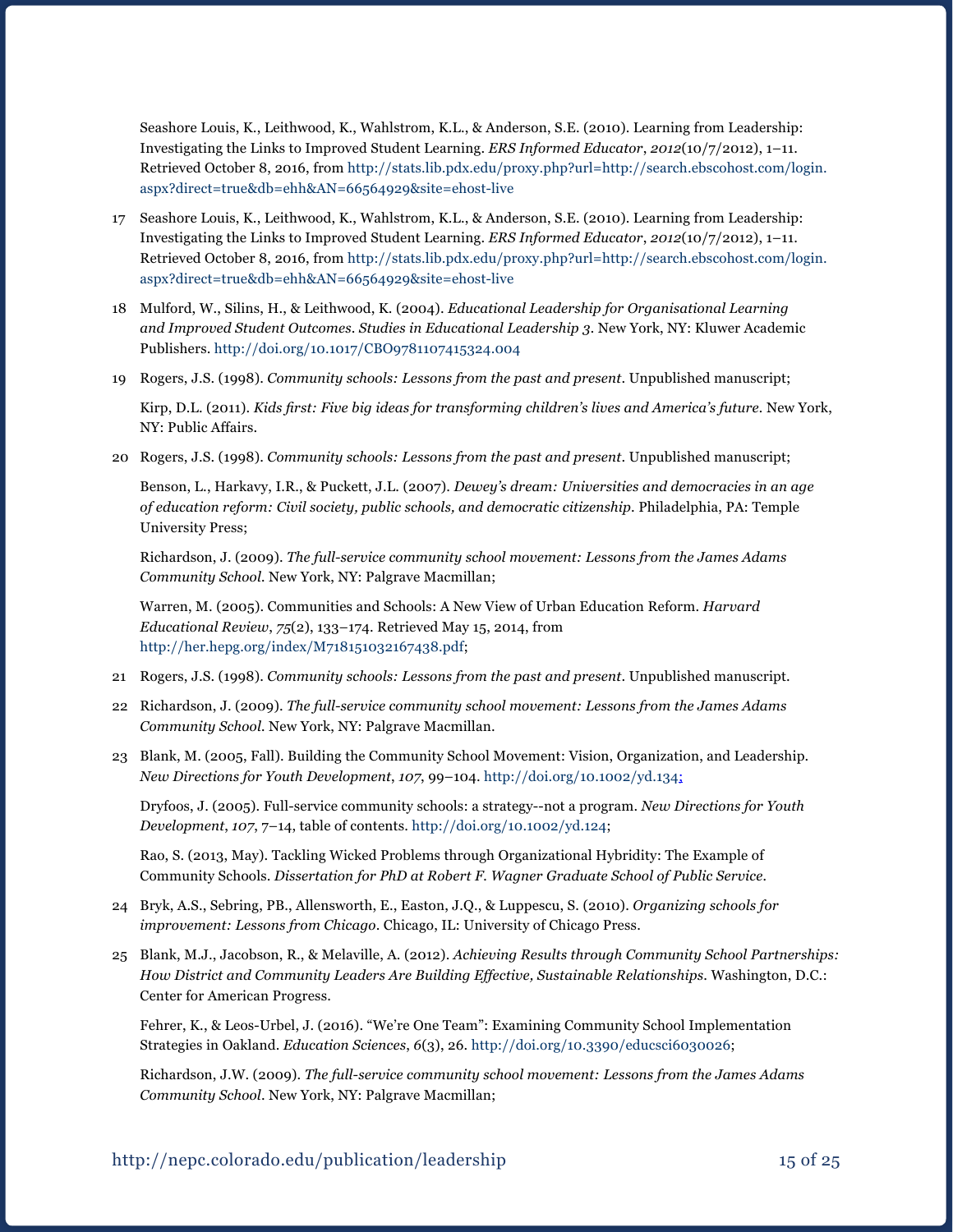Sanders, M.G., & Lewis, K.C. (2005). Building Bridges Toward Excellence: Community Involvement in High Schools. *The High School Journal*, *88*(3), 1–9. [http://doi.org/10.1353/hsj.2005.0005;](http://doi.org/10.1353/hsj.2005.0005)

Sanders, M. (2015, April). Leadership, partnerships, and organizational development: exploring components of effectiveness in three full-service community schools. *School Effectiveness and School Improvement*, *3453*, 1–21. <http://doi.org/10.1080/09243453.2015.1030432>;

Castrechini, S., & London, R. (2012, February). *Positive student outcomes in community schools*, 48. Retrieved February 6, 2015, from<http://www.eric.ed.gov/ERICWebPortal/detail?accno=ED535614>;

Mapp, K.L. (2002). Having Their Say: Parents describe how and why they are involved in their children's education. *Annual Meeting of the American Educational Research Association*, 1–18;

Sanders, M.G. (2001). The role of "Community" in comprehensive school, family, and community partnership programs. *The Elementary School Journal*, *102*(1), 19. [http://doi.org/10.1086/499691;](http://doi.org/10.1086/499691)

UCLA, Center for Mental Health in Schools (2011). *Understanding Community Schools as Collaboratives for System Building to Address Barriers and Promote Well-Being*. Retrieved June 5, 2015, from [http://smhp.psych.ucla.edu/pdfdocs/communitycollab.pdf;](http://smhp.psych.ucla.edu/pdfdocs/communitycollab.pdf)

Warren, M.R., Hong, S., Rubin, C.H., & Uy, P.S. (2009). Beyond the Bake Sale: A Community-Based Relational Approach to Parent Engagement in Schools. *Teachers College Record*, *111*(9), 2209–2254. Retrieved September 12, 2014, from [http://search.proquest.com/docview/61844676?accountid=14609%5Cnhttp://](http://search.proquest.com/docview/61844676?accountid=14609%5Cnhttp://gq8yy6pb7j.search.serialssolutions.com/ ?ctx_ver=Z39.88-2004&ctx_enc=info:ofi/enc:UTF-8&rfr_id=info:sid/ProQ:ericshell&rft_val_fmt=info:ofi/fmt:kev:mtx:journal&rft.genre=article&rft.jti) [gq8yy6pb7j.search.serialssolutions.com/ ?ctx\\_ver=Z39.88-2004&ctx\\_enc=info:ofi/enc:UTF-8&rfr\\_](http://search.proquest.com/docview/61844676?accountid=14609%5Cnhttp://gq8yy6pb7j.search.serialssolutions.com/ ?ctx_ver=Z39.88-2004&ctx_enc=info:ofi/enc:UTF-8&rfr_id=info:sid/ProQ:ericshell&rft_val_fmt=info:ofi/fmt:kev:mtx:journal&rft.genre=article&rft.jti) [id=info:sid/ProQ:ericshell&rft\\_val\\_fmt=info:ofi/fmt:kev:mtx:journal&rft.genre=article&rft.jtitl](http://search.proquest.com/docview/61844676?accountid=14609%5Cnhttp://gq8yy6pb7j.search.serialssolutions.com/ ?ctx_ver=Z39.88-2004&ctx_enc=info:ofi/enc:UTF-8&rfr_id=info:sid/ProQ:ericshell&rft_val_fmt=info:ofi/fmt:kev:mtx:journal&rft.genre=article&rft.jti)

26 Blank, M. (2005). Building the Community School Movement: Vision, Organization, and Leadership. *New Directions for Youth Development*, *107*(Fall), 99–104.<http://doi.org/10.1002/yd.134>;

Blank, M., Melaville, A., & Shah, B. (2003). *Making the difference: Research and practice in Community Schools*. *The Coalition for Community Schools*. Retrieved November 12, 2016, from <http://eric.ed.gov/ERICWebPortal/recordDetail?accno=ED499103>;

Fehrer, K., & Leos-Urbel, J. (2016). "We're One Team": Examining Community School Implementation Strategies in Oakland. *Education Sciences*, *6*(3), 26;<http://doi.org/10.3390/educsci6030026>;

Warren, M. (2005). Communities and Schools: A New View of Urban Education Reform. *Harvard Educational Review*, *75*(2), 133–174. Retrieved May 15, 2014, from <http://her.hepg.org/index/M718151032167438.pdf>;

Potapchuk, W.R. (2013). The Role of Community Schools In Place-Based Initiatives Collaborating for Student Success, (June); Blank, M., Jacobson, R., & Melaville, A. (2012). Achieving Results Through Community School Partnerships, (January), 1–36;

Fehrer, K., & Leos-Urbel, J. (2016). "We're One Team": Examining Community School Implementation Strategies in Oakland. *Education Sciences*, *6*(3), 26. [http://doi.org/10.3390/educsci6030026;](http://doi.org/10.3390/educsci6030026)

Hill, C.R. (2016). *Putting the Community in Community Schools*. (Unpublished Doctoral Dissertation) San Francisco State University, San Francisco, CA.

- 27 Fehrer, K., & Leos-Urbel, J. (2016). "We're One Team": Examining Community School Implementation Strategies in Oakland. *Education Sciences*, *6*(3), 26. <http://doi.org/10.3390/educsci6030026>
- 28 Fehrer, K., & Leos-Urbel, J. (2016). "We're One Team": Examining Community School Implementation Strategies in Oakland. *Education Sciences*, *6*(3), 26. [http://doi.org/10.3390/educsci6030026;](http://doi.org/10.3390/educsci6030026)

Warren, M. (2005). Communities and Schools: A New View of Urban Education Reform. *Harvard Educational Review*, *75*(2), 133–174. Retrieved May 15, 2014, from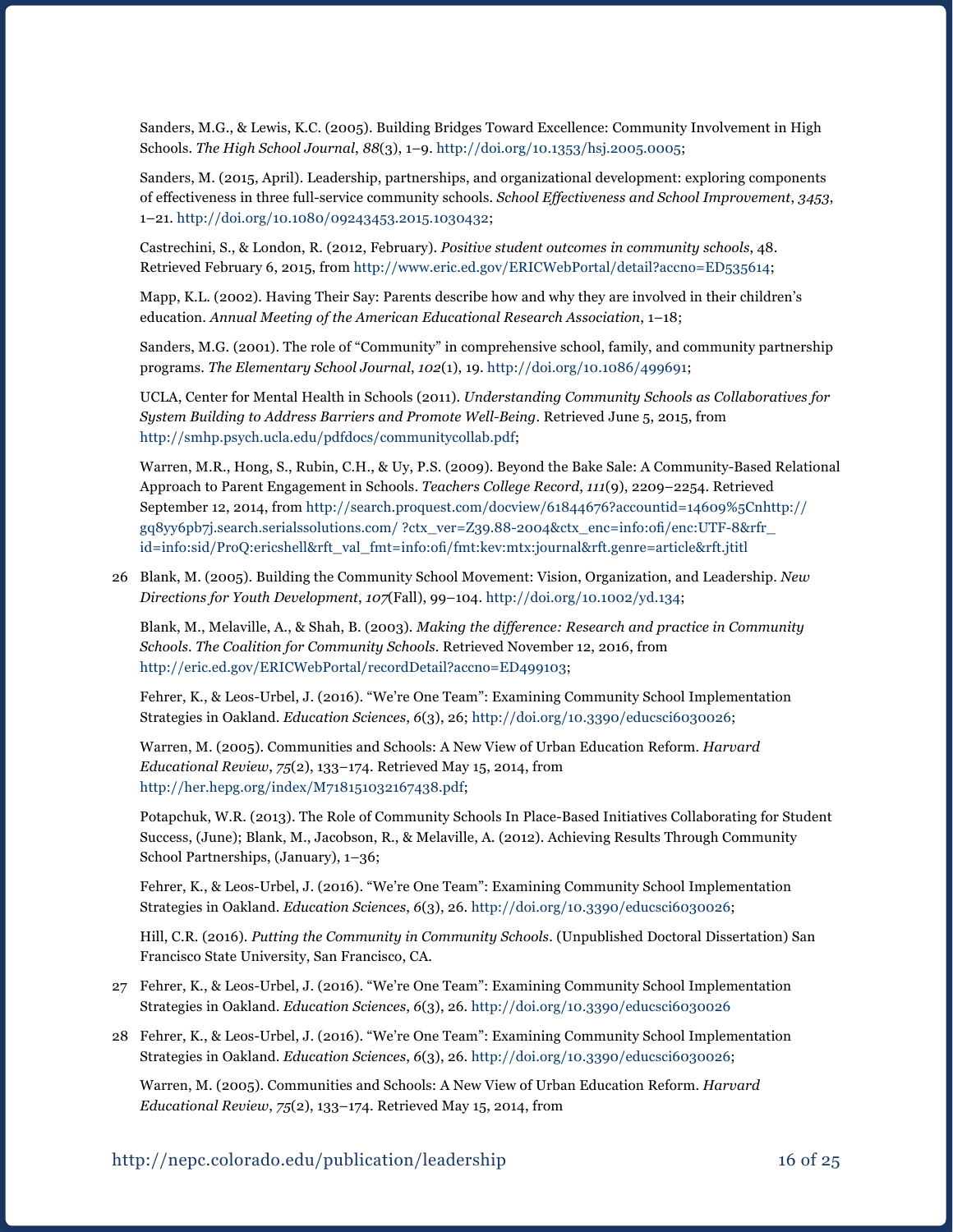<http://her.hepg.org/index/M718151032167438.pdf>;

Richardson, J.W. (2009). *The full-service community school movement: Lessons from the James Adams Community School*. New York, NY: Palgrave Macmillan;

Sanders, M. (2015, April). Leadership, partnerships, and organizational development: exploring components of effectiveness in three full-service community schools. *School Effectiveness and School Improvement*, *3453*, 1–21. <http://doi.org/10.1080/09243453.2015.1030432>

29 Fehrer, K., & Leos-Urbel, J. (2016). "We're One Team": Examining Community School Implementation Strategies in Oakland. *Education Sciences, 6*(3), 26. [http://doi.org/10.3390/educsci6030026;](http://doi.org/10.3390/educsci6030026)

Richardson, J.W. (2009). *The full-service community school movement: Lessons from the James Adams Community School*. New York, NY: Palgrave Macmillan;

Sanders, M. (2015, April). Leadership, partnerships, and organizational development: exploring components of effectiveness in three full-service community schools. *School Effectiveness and School Improvement, 3453*, 1–21;

Adams, C.M., & Jean-Marie, G. (2011). A diffusion approach to study leadership reform. *Journal of Educational Administration, 49*(4), 354–377. <http://doi.org/10.1108/09578231111146452>

- 30 Fehrer, K., & Leos-Urbel, J. (2016). "We're One Team": Examining Community School Implementation Strategies in Oakland. *Education Sciences*, *6*(3), 26. <http://doi.org/10.3390/educsci6030026>
- 31 Fehrer, K., & Leos-Urbel, J. (2016). "We're One Team": Examining Community School Implementation Strategies in Oakland. Education Sciences, 6(3), 26. <http://doi.org/10.3390/educsci6030026>;

Warren, M. (2005). Communities and Schools: A New View of Urban Education Reform. *Harvard Educational Review*, *75*(2), 133–174. Retrieved May 15, 2014, from <http://her.hepg.org/index/M718151032167438.pdf>;

Richardson, J. ;W. (2009). *The full-service community school movement: Lessons from the James Adams Community School*. New York City: Palgrave Macmillan;

Castrechini, S., & London, R.A. (2012, February). *Positive student outcomes in community schools*, 48. Retrieved February 6, 2015, from<http://www.eric.ed.gov/ERICWebPortal/detail?accno=ED535614>;

Tagle, R. (2005). Full-service community schools: Cause and outcome of public engagement. *New Directions for Youth Development*, (107), 45–54.

32 Mapp, K.L. (2002). Having Their Say: Parents describe how and why they are involved in their children's education. *Annual Meeting of the American Educational Research Association*, 1–18;

Henderson, A.T., & Mapp, K.L. (2002). *A new wave of evidence: The impact of school, family, and community connections on student achievement*, 1–239. Retrieved February 9, 2014, from <http://www.sedl.org/connections/>

- 33 Sanders, M. (2015, April). Leadership, partnerships, and organizational development: exploring components of effectiveness in three full-service community schools. *School Effectiveness and School Improvement*, *3453*, 1–21.
- 34 Adams, C.M., & Jean-Marie, G. (2011). A diffusion approach to study leadership reform. *Journal of Educational Administration*, *49*(4), 354–377. [http://doi.org/10.1108/09578231111146452;](http://doi.org/10.1108/09578231111146452)

Copland, M.A. (2003). Leadership of Inquiry: Building and Sustaining Capacity for School Improvement. *Educational Evaluation and Policy Analysis*, *25*(4), 375–395. <http://doi.org/10.3102/01623737025004375>;

Richardson, J.W. (2009). *The full-service community school movement: Lessons from the James Adams*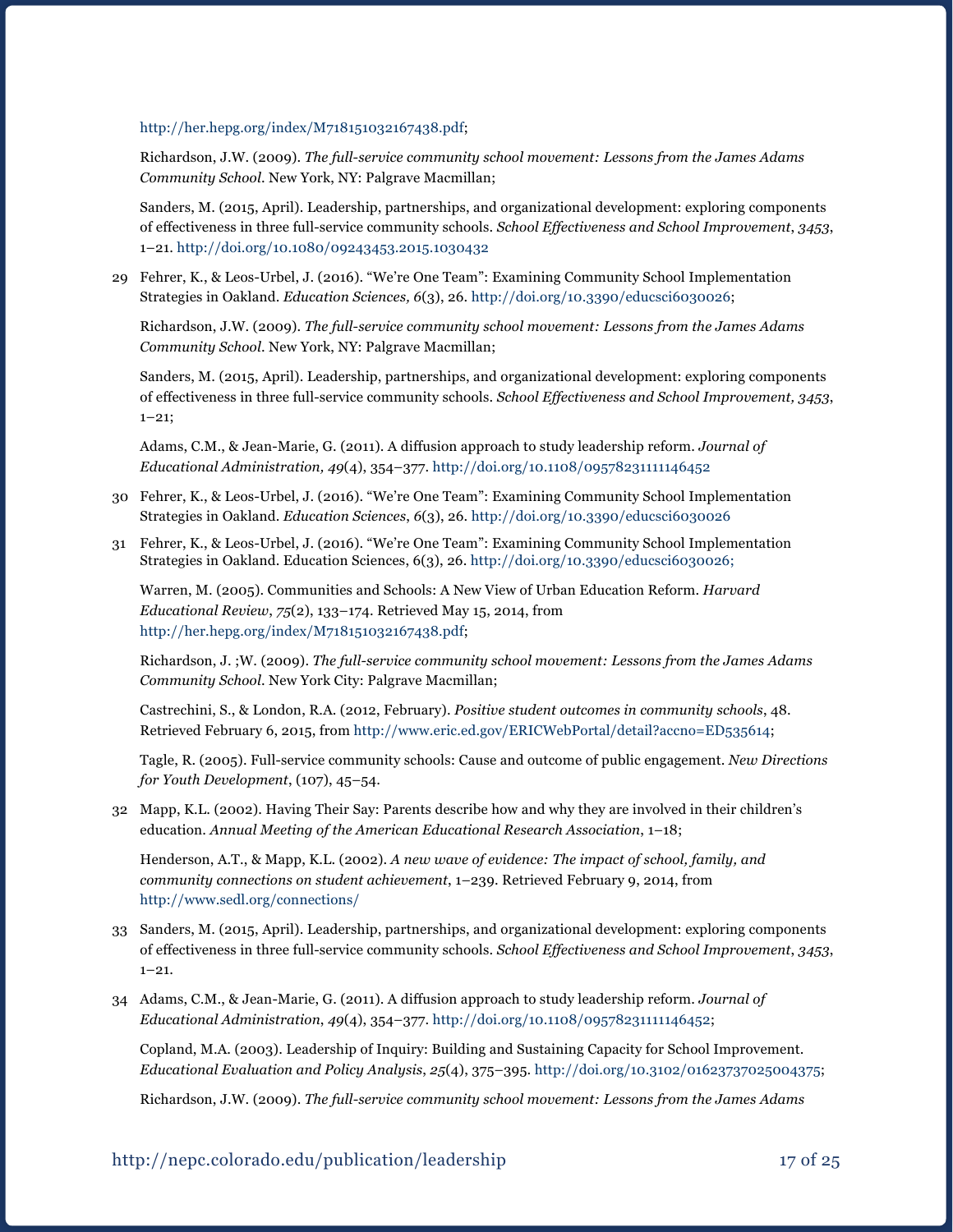*Community School*. New York, NY: Palgrave Macmillan;

Sanders, M. (2015, April). Leadership, partnerships, and organizational development: exploring components of effectiveness in three full-service community schools. *School Effectiveness and School Improvement*, *3453*, 1–21. <http://doi.org/10.1080/09243453.2015.1030432>;

Riehl, C.J. (2000). The Principal's Role in Creating Inclusive Schools for Diverse Students: A Review of Normative, Empirical, and Critical Literature on the Practice of Educational Administration. *Review of Educational Research*, *70*(1), 55–81. http://doi.org/10.3102/00346543070001055;

Murphy, J., Smylie, M., Mayrowetz, D., & Louis, K.S. (2009). The role of the principal in fostering the development of distributed leadership. *School Leadership & Management*, *29*(2), 181–214. http://doi.org/10.1080/13632430902775699

- 35 Riehl, C.J. (2000). The Principal's Role in Creating Inclusive Schools for Diverse Students: A Review of Normative, Empirical, and Critical Literature on the Practice of Educational Administration. *Review of Educational Research*, *70*(1), 55–81. <http://doi.org/10.3102/00346543070001055>
- 36 Copland, M.A. (2003). Leadership of Inquiry: Building and Sustaining Capacity for School Improvement. *Educational Evaluation and Policy Analysis*, *25*(4), 375–395. <http://doi.org/10.3102/01623737025004375>
- 37 Bryk, A.S., Sebring, P.B., Allensworth, E., Easton, J.Q., & Luppescu, S. (2010). *Organizing schools for improvement: Lessons from Chicago*. Chicago, IL: University of Chicago Press. p. 64.
- 38 Seashore Louis, K., Leithwood, K., Wahlstrom, K.L., & Anderson, S.E. (2010). Learning from Leadership: Investigating the Links to Improved Student Learning. *ERS Informed Educator*, *2012*(10/7/2012), 1–11. Retrieved October 8, 2016, from [http://stats.lib.pdx.edu/proxy.php?url=http://search.ebscohost.com/login.](http://stats.lib.pdx.edu/proxy.php?url=http://search.ebscohost.com/login.aspx?direct=true&db=ehh&AN=66564929&site=ehost-live) [aspx?direct=true&db=ehh&AN=66564929&site=ehost-live](http://stats.lib.pdx.edu/proxy.php?url=http://search.ebscohost.com/login.aspx?direct=true&db=ehh&AN=66564929&site=ehost-live)
- 39 Seashore Louis, K., Leithwood, K., Wahlstrom, K.L., & Anderson, S.E. (2010). Learning from Leadership: Investigating the Links to Improved Student Learning. *ERS Informed Educator*, *2012*(10/7/2012), 1–11. Retrieved October 8, 2016, from [http://stats.lib.pdx.edu/proxy.php?url=http://search.ebscohost.com/login.](http://stats.lib.pdx.edu/proxy.php?url=http://search.ebscohost.com/login.aspx?direct=true&db=ehh&AN=66564929&site=ehost-live) [aspx?direct=true&db=ehh&AN=66564929&site=ehost-live](http://stats.lib.pdx.edu/proxy.php?url=http://search.ebscohost.com/login.aspx?direct=true&db=ehh&AN=66564929&site=ehost-live)
- 40 Mulford, W., Silins, H., & Leithwood, K. (2004). *Educational Leadership for Organisational Learning and Improved Student Outcomes*. *Studies in Educational Leadership* (Vol. 3). New York, NY: Kluwer Academic Publishers., p. 5
- 41 Seashore Louis, K., Leithwood, K., Wahlstrom, K.L., & Anderson, S.E. (2010). Learning from Leadership: Investigating the Links to Improved Student Learning. *ERS Informed Educator*, *2012*(10/7/2012), 1–11. Retrieved October 8, 2016, from [http://stats.lib.pdx.edu/proxy.php?url=http://search.ebscohost.com/login.](http://stats.lib.pdx.edu/proxy.php?url=http://search.ebscohost.com/login.aspx?direct=true&db=ehh&AN=66564929&site=ehost-live) [aspx?direct=true&db=ehh&AN=66564929&site=ehost-live](http://stats.lib.pdx.edu/proxy.php?url=http://search.ebscohost.com/login.aspx?direct=true&db=ehh&AN=66564929&site=ehost-live)
- 42 Seashore Louis, K., Leithwood, K., Wahlstrom, K.L., & Anderson, S.E. (2010). Learning from Leadership: Investigating the Links to Improved Student Learning. *ERS Informed Educator*, *2012*(10/7/2012), 1–11. Retrieved October 8, 2016, from [http://stats.lib.pdx.edu/proxy.php?url=http://search.ebscohost.com/login.](http://stats.lib.pdx.edu/proxy.php?url=http://search.ebscohost.com/login.aspx?direct=true&db=ehh&AN=66564929&site=ehost-live) [aspx?direct=true&db=ehh&AN=66564929&site=ehost-live](http://stats.lib.pdx.edu/proxy.php?url=http://search.ebscohost.com/login.aspx?direct=true&db=ehh&AN=66564929&site=ehost-live)
- 43 Fehrer, K., & Leos-Urbel, J. (2016). "We're One Team": Examining Community School Implementation Strategies in Oakland. *Education Sciences*, *6*(3), 26. [http://doi.org/10.3390/educsci6030026;](http://doi.org/10.3390/educsci6030026)

Richardson, J. W. (2009). *The full-service community school movement: Lessons from the James Adams Community School*. New York, NY: Palgrave Macmillan;

Sanders, M. (2015, April). Leadership, partnerships, and organizational development: exploring components of effectiveness in three full-service community schools. *School Effectiveness and School Improvement*, *3453*, 1–21. <http://doi.org/10.1080/09243453.2015.1030432>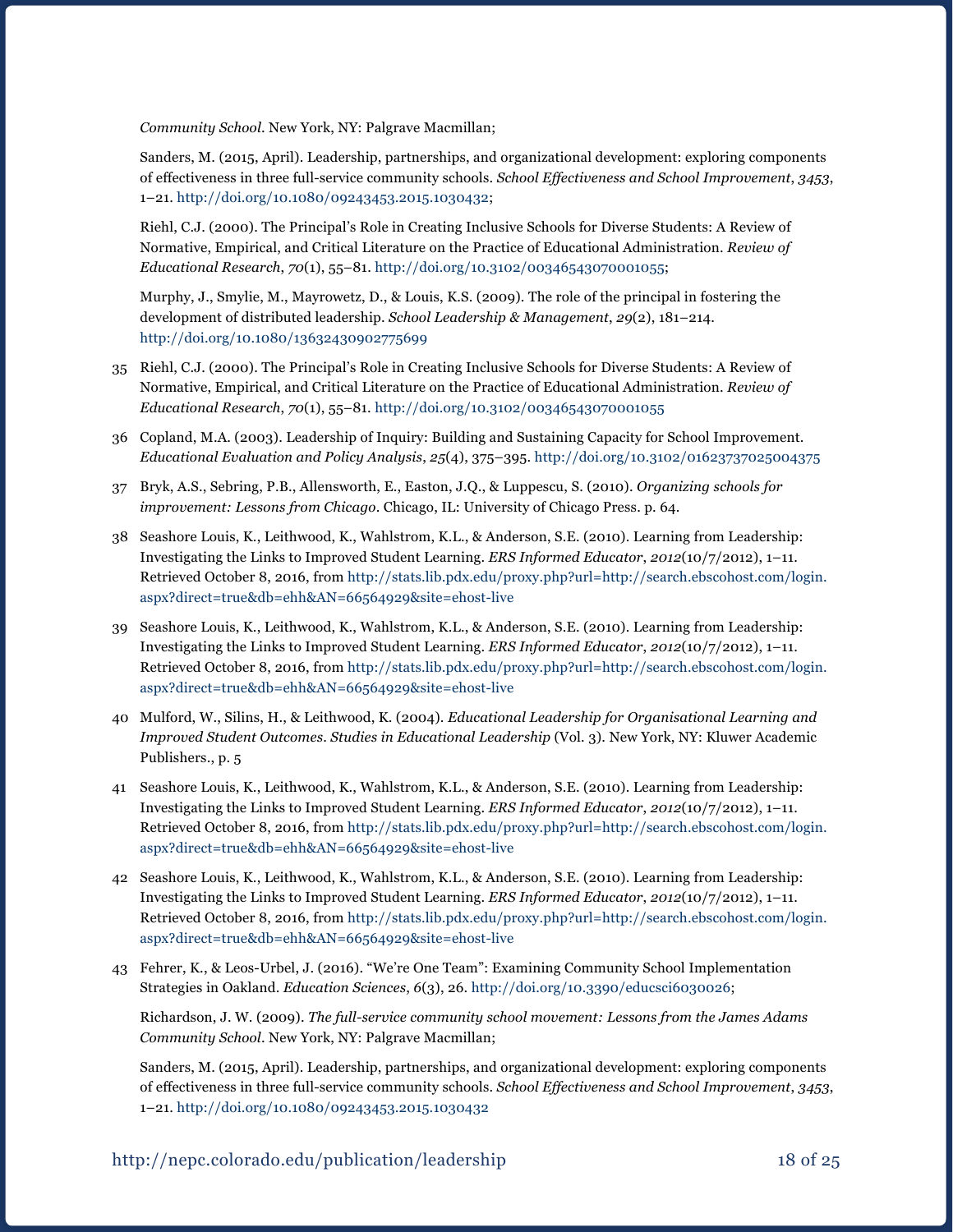- 44 Kent School Services Network (2013, Fall).*The Link Between School Environment and Attendance The primary goal of the Kent School*. Johnson Center at Grand Valley State University.
- 45 Adams, C.M., & Jean-Marie, G. (2011). A diffusion approach to study leadership reform. *Journal of Educational Administration*, *49*(4), 354–377.<http://doi.org/10.1108/09578231111146452>
- 46 Sanders, M. (2015, April). Leadership, partnerships, and organizational development: exploring components of effectiveness in three full-service community schools. *School Effectiveness and School Improvement*, *3453*, 1–21. <http://doi.org/10.1080/09243453.2015.1030432>;

Adams, C.M., & Jean-Marie, G. (2011). A diffusion approach to study leadership reform. *Journal of Educational Administration*, *49*(4), 354–377. [http://doi.org/10.1108/09578231111146452;](http://doi.org/10.1108/09578231111146452)

Tagle, R. (2005). Full-service community schools: Cause and outcome of public engagement. *New Directions for Youth Development*, (107), 45–54.

- 47 Adams, C.M., & Jean-Marie, G. (2011). A diffusion approach to study leadership reform. *Journal of Educational Administration*, *49*(4), 354–377. http://doi.org/10.1108/09578231111146452
- 48 Fehrer, K., & Leos-Urbel, J. (2016). "We're One Team": Examining Community School Implementation Strategies in Oakland. *Education Sciences*, *6*(3), 26. <http://doi.org/10.3390/educsci6030026>
- 49 Bryk, A.S., Sebring, P.B., Allensworth, E., Easton, J.Q., & Luppescu, S. (2010). *Organizing schools for improvement: Lessons from Chicago*. Chicago, IL: University of Chicago Press, p. 59.
- 50 Fehrer, K., & Leos-Urbel, J. (2016). "We're One Team": Examining Community School Implementation Strategies in Oakland. *Education Sciences*, *6*(3), 26. [http://doi.org/10.3390/educsci6030026;](http://doi.org/10.3390/educsci6030026)

Richardson, J.W. (2009). *The full-service community school movement: Lessons from the James Adams Community School*. New York, NY: Palgrave Macmillan.

- 51 Fehrer, K., & Leos-Urbel, J. (2016). "We're One Team": Examining Community School Implementation Strategies in Oakland. *Education Sciences*, *6*(3), 26. <http://doi.org/10.3390/educsci6030026>
- 52 Fehrer, K., & Leos-Urbel, J. (2016). "We're One Team": Examining Community School Implementation Strategies in Oakland. *Education Sciences*, *6*(3), 26. [http://doi.org/10.3390/educsci6030026,](http://doi.org/10.3390/educsci6030026) p. 26.
- 53 Fehrer, K., & Leos-Urbel, J. (2016). "We're One Team": Examining Community School Implementation Strategies in Oakland. *Education Sciences*, *6*(3), 26. <http://doi.org/10.3390/educsci6030026>
- 54 Fehrer, K., & Leos-Urbel, J. (2016). "We're One Team": Examining Community School Implementation Strategies in Oakland. *Education Sciences*, *6*(3), 26. [http://doi.org/10.3390/educsci6030026,](http://doi.org/10.3390/educsci6030026) p. 12.
- 55 Fehrer, K., & Leos-Urbel, J. (2016). "We're One Team": Examining Community School Implementation Strategies in Oakland. *Education Sciences*, *6*(3), 26. <http://doi.org/10.3390/educsci6030026>
- 56 Slaughter-Defoe, D.T., & Carlson, K.G. (1996). Young African American and Latino chil- dren in high-poverty urban schools: How they perceive school climate. Journal of Negro Education, 65, 60–70. In Milner, H. (2013) Analyzing Poverty, Learning, and Teaching Through a Critical Race Theory Lens. *Review of Research 37(1*), 1-53.
- 57 Podolsky, A., Kini, T., Bishop, J., & Darling-Hammond, L. (2016, September). *Solving the Teacher Shortage: How to Attract and Retain Excellent Educators*, 1–12;

Seashore Louis, K., Leithwood, K., Wahlstrom, K.L., & Anderson, S.E. (2010). Learning from Leadership: Investigating the Links to Improved Student Learning. *ERS Informed Educator*, *2012* (10/7/2012), 1–11.

58 Allensworth, E., Ponisciak, S., & Mazzeo, C. (2009). The Schools Teachers Leave: Teacher Mobility in Chicago Public Schools. *Consortium on Chicago School Research*;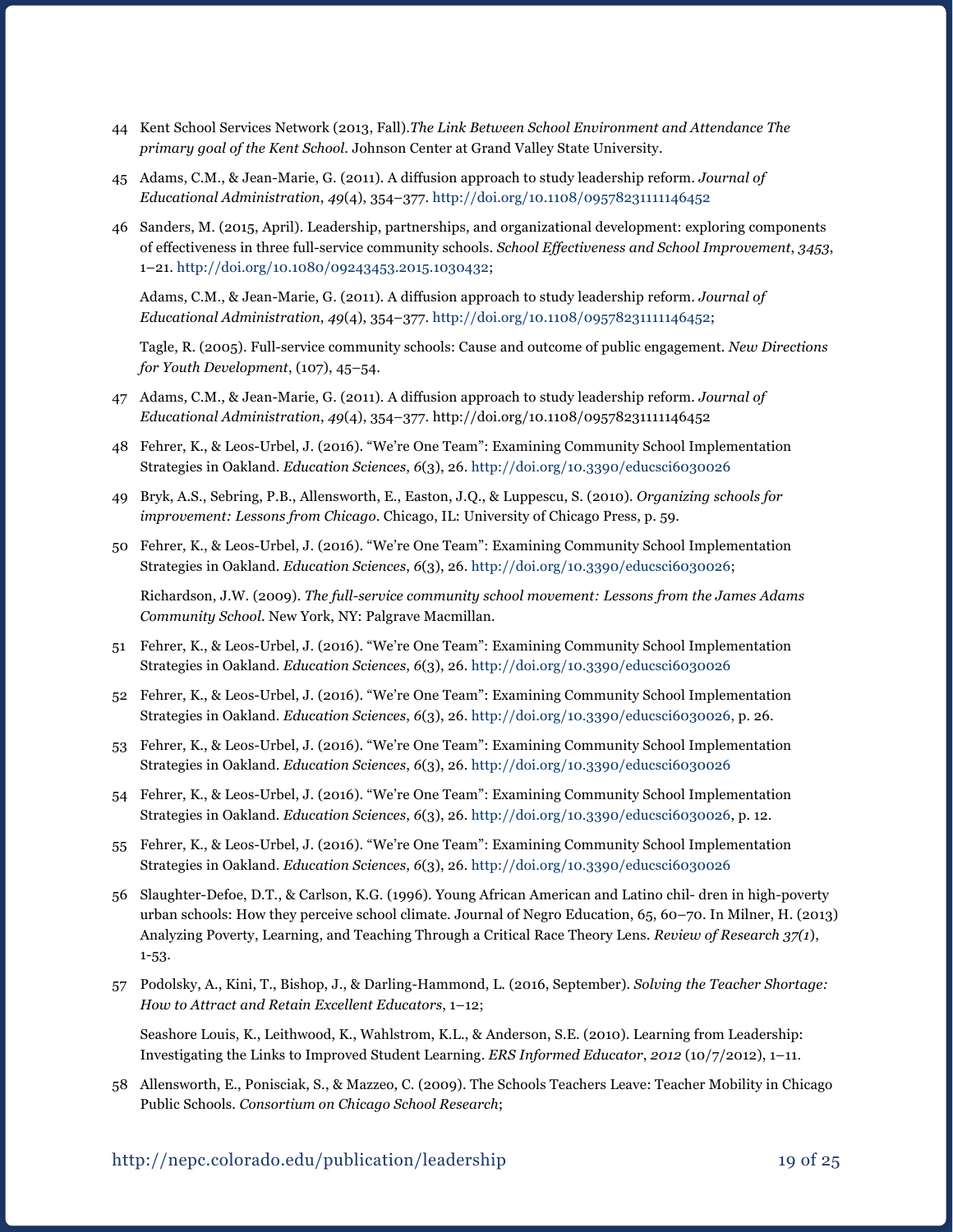Clotfelter, C.T., Ladd, H.F., & Vigdor, J.L. (2006). Teacher-student matching and the assessment of teacher effectiveness. *Journal of human Resources*, *41*(4), 778-820.

- 59 Allensworth, E.M. (2011, Fall). Teacher Performance in the Context of Truly Disadvantaged Schools in Chicago. *Voices in Urban Education*. Annenberg Institute for School Reform. Providence, RI: Brown University, p. 43.
- 60 Strahan, D. (2003). Promoting a collaborative professional culture in three elementary schools that have beaten the odds. *The Elementary School Journal*, *104*(2), 127–146;

Darling-Hammond, L., & Richardson, N. (2009). Research review/teacher learning: What matters. *Educational leadership*, *66*(5), 46-53;

Muijs, D., & Harris, A. (2003). Teacher leadership—Improvement through empowerment? An overview of the literature. *Educational Management & Administration*, *31*(4), 437-448;

Sato, M., Wei, R.C., & Darling-Hammond, L. (2008). Improving teachers' assessment practices through professional development: The case of National Board Certification. *American Educational Research Journal*, *45*(3), 669-700;

Spillane, J.P., Diamond, J.B. (Eds.) (2007). *Distributed Leadership in Practice.* New York, NY: Teachers College Press;

Vescio, V., Ross, D., & Adams, A. (2008). A review of research on the impact of professional learning communities on teaching practice and student learning. *Teaching and teacher education*, *24*(1), 80-91.

- 61 Day, C. & Harris, A. (2003) 'Teacher Leadership, Reflective Practice and School Improvement", in I*nternational Handbook of Educational Administration*, pp. 724–49. Dordrecht: Kluwer.
- 62 Leithwood, K., Aitken, R., & Jantzi, D. (2006). *Making schools smarter: Leading with evidence*. Newbury Park, CA: Corwin Press;

Sebring, P.B., Bryk, A.S., & Easton, J.Q. (2006, September). The Essential Supports for School Improvement. *Human Development*;

Ross, J.A., Hogaboam-Gray, A., & Gray, P. (2003). The Contribution of Prior Student Achievement and School Processes To Collective Teacher Efficacy in Elementary Schools. Presented at the Annual Meeting of the American Educational Research Association*;* 

63 Adams, C.M., & Jean-Marie, G. (2011). A diffusion approach to study leadership reform. *Journal of Educational Administration*, *49*(4), 354–377. [http://doi.org/10.1108/09578231111146452;](http://doi.org/10.1108/09578231111146452)

Copland, M.A. (2003). Leadership of Inquiry: Building and Sustaining Capacity for School Improvement. *Educational Evaluation and Policy Analysis*, *25*(4), 375–395. <http://doi.org/10.3102/01623737025004375>;

Spillane, J.P., Diamond, J.B., eds. (2007). *Distributed Leadership in Practice.* New York, NY: Teachers College Press.

- 64 Hargreaves, A., & Fink, D. (2012). *Sustainable leadership* (Vol. 6). Hoboken, NJ: John Wiley & Sons.
- 65 Muijs, D., & Harris, A. (2003). Teacher leadership—Improvement through empowerment? An overview of the literature. *Educational Management & Administration*, *31*(4), 437-448;

Muijs, D., Harris, A., Chapman, C., Stoll, L., & Russ, J. (2004). Improving schools in socioeconomically disadvantaged areas–A review of research evidence. *School effectiveness and school improvement*, *15*(2), 149- 175;

Katzenmeyer, M., & Moller, G. (2001). *Awakening the Sleeping Giant. Helping Teachers Develop as Leaders*. 2nd ed. Thousand Oaks, CA: Corwin;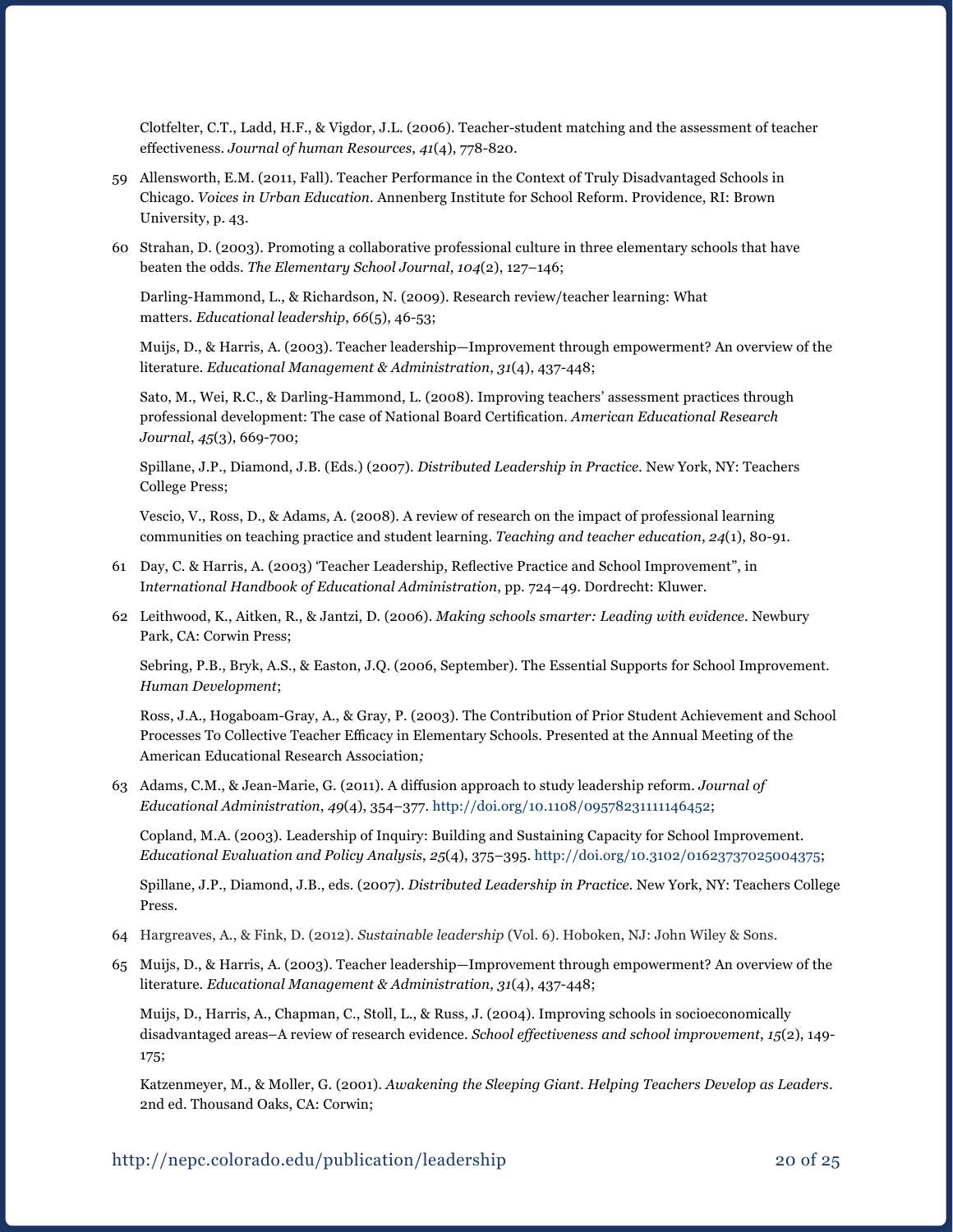Troen, V., & Boles, K. (1992). *Leadership from the Classroom: Women Teachers as the Key to School Reform*. Paper presented at the Annual Meeting of the American Educational Research Association, San Francisco, CA;

Darling-Hammond, L., & Richardson, N. (2009). Research review/teacher learning: What matters. *Educational leadership*, *66*(5), 46-53;

Vescio, V., Ross, D., & Adams, A. (2008). A review of research on the impact of professional learning communities on teaching practice and student learning. *Teaching and teacher education*, *24*(1), 80-91;

Bolam, R., McMahon, A., Stoll, L., Thomas, S., & Wallace, M. (2005). *Creating and sustaining professional learning communities*. Research Report Number 637. London, England: General Teaching Council for England, Department for Education and Skills.

66 Castrechini, S., & London, R.A. (2012, February). *Positive student outcomes in community schools*, 48. Retrieved February 6, 2015, from<http://www.eric.ed.gov/ERICWebPortal/detail?accno=ED535614>;

Henderson, A.T., & Mapp, K.L. (2002). A new wave of evidence: The impact of school, family, and community connections on student achievement, 1–239. Retrieved February 9, 2014, from <http://www.sedl.org/connections/>;

Warren, M.R., Hong, S., Rubin, C.H., & Uy, P.S. (2009). Beyond the Bake Sale: A Community-Based Relational Approach to Parent Engagement in Schools. *Teachers College Record*, *111*(9), 2209–2254. Retrieved September 12, 2014, from [http://search.proquest.com/docview/61844676?accountid=14609%5Cnhttp://](http://search.proquest.com/docview/61844676?accountid=14609%5Cnhttp://gq8yy6pb7j.search.serialssolutions.com/ ?ctx_ver=Z39.88-2004&ctx_enc=info:ofi/enc:UTF-8&rfr_id=info:sid/ProQ:ericshell&rft_val_fmt=info:ofi/fmt:kev:mtx:journal&rft.genre=article&rft.jti) [gq8yy6pb7j.search.serialssolutions.com/ ?ctx\\_ver=Z39.88-2004&ctx\\_enc=info:ofi/enc:UTF-8&rfr\\_](http://search.proquest.com/docview/61844676?accountid=14609%5Cnhttp://gq8yy6pb7j.search.serialssolutions.com/ ?ctx_ver=Z39.88-2004&ctx_enc=info:ofi/enc:UTF-8&rfr_id=info:sid/ProQ:ericshell&rft_val_fmt=info:ofi/fmt:kev:mtx:journal&rft.genre=article&rft.jti) [id=info:sid/ProQ:ericshell&rft\\_val\\_fmt=info:ofi/fmt:kev:mtx:journal&rft.genre=article&rft.jtitl](http://search.proquest.com/docview/61844676?accountid=14609%5Cnhttp://gq8yy6pb7j.search.serialssolutions.com/ ?ctx_ver=Z39.88-2004&ctx_enc=info:ofi/enc:UTF-8&rfr_id=info:sid/ProQ:ericshell&rft_val_fmt=info:ofi/fmt:kev:mtx:journal&rft.genre=article&rft.jti)

- 67 Bryk, A.S., Sebring, P.B., Allensworth, E., Easton, J.Q., & Luppescu, S. (2010). *Organizing schools for improvement: Lessons from Chicago*. Chicago, IL: University of Chicago Press, p. 57.
- 68 Bryk, A.S., Sebring, P.B., Allensworth, E., Easton, J. Q., & Luppescu, S. (2010). *Organizing schools for improvement: Lessons from Chicago*. Chicago, IL: University of Chicago Press, p. 59.
- 69 Mapp, K.L., & Kuttner, P.J. (2013). Partners in education: A dual capacity-building framework for family– school partnerships. Austin, TX: SEDL.
- 70 Warren, M. (2005). Communities and Schools: A New View of Urban Education Reform. *Harvard Educational Review*, *75*(2), 133–174. Retrieved May 15, 2014, from <http://her.hepg.org/index/M718151032167438.pdf>
- 71 Bryk, A.S., Sebring, P.B., Allensworth, E., Easton, J.Q., & Luppescu, S. (2010). *Organizing schools for improvement: Lessons from Chicago*. Chicago, IL: University of Chicago Press, p. 204.
- 72 Olivos, E.M. (2006). *The power of parents: A critical perspective of bicultural parent involvement in public schools.* New York, NY: Peter Lang;

Auerbach, S. (2007). From Moral Supporters to Struggling Advocates: Reconceptualizing Parent Roles in Education through the Experience of Working-Class Families of Color. *Urban Education*, *42*(3), 250–283;

One America (2012). *Breaking Down Education Barriers: Lessons from Immigrant Youth and Families in South King County*. Seattle, WA;

Mapp, K.L. (2002). Having Their Say: Parents describe how and why they are involved in their children's education. *Annual Meeting of the American Educational Research Association*, 1–18.

- 73 Lawrence-Lightfoot, S. (2003). *The essential conversation : What parents and teachers can learn from each other (1st ed.).* New York, NY: Random House.
- 74 Warren, M. (2010). Community organizing for education reform. In M. Orr & J. Rogers (Eds.), *Public engagement for public education.* Palo Alto, CA: Stanford University Press.

#### http://nepc.colorado.edu/publication/leadership 21 of 25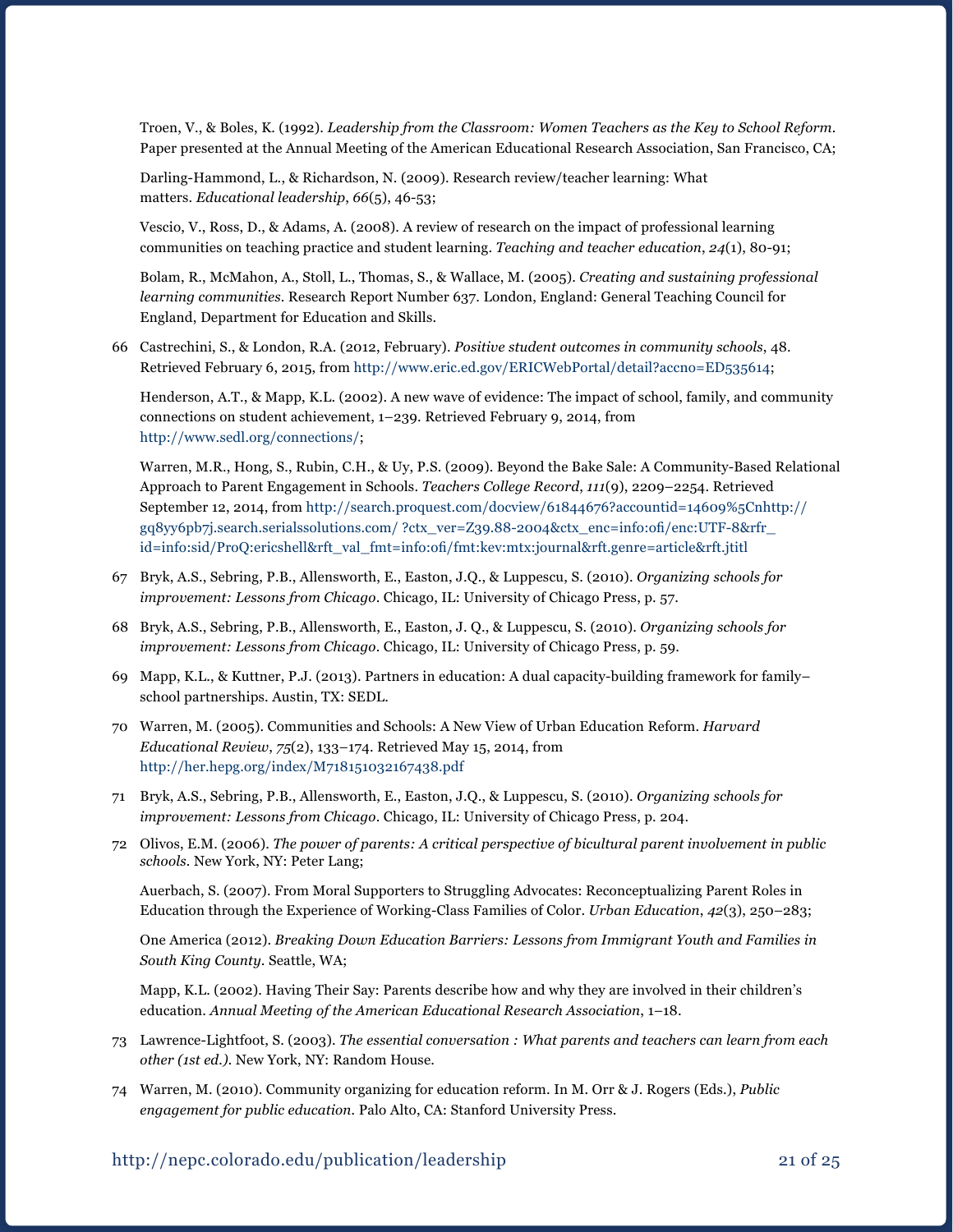75 Castrechini, S., & London, R. (2012, February). *Positive student outcomes in community schools*, 48. Retrieved February 6, 2015, from<http://www.eric.ed.gov/ERICWebPortal/detail?accno=ED535614>;

Henderson, A.T., & Mapp, K.L. (2002). A new wave of evidence: The impact of school, family, and community connections on student achievement, 1–239. Retrieved February 9, 2014, from <http://www.sedl.org/connections/>;

Warren, M.R., Thompson, J.P., & Saegert, S. (2001). The role of social capital in combating poverty. *Social capital and poor communities*, *3*.

76 Richardson, J.W. (2009). *The full-service community school movement: Lessons from the James Adams Community School*. New York, NY: Palgrave Macmillan;

Henderson, A.T., & Mapp, K.L. (2002). A new wave of evidence: The impact of school, family, and community connections on student achievement, 1–239. Retrieved February 9, 2014, from <http://www.sedl.org/connections/>;

Sanders, M.G. (2001). The role of "Community" in comprehensive school, family, and community partnership programs. *The Elementary School Journal*, *102*(1), 19.<http://doi.org/10.1086/499691>

Warren, M. (2005). Communities and Schools: A New View of Urban Education Reform. *Harvard Educational Review*, *75*(2), 133–174. Retrieved May 15, 2014, from <http://her.hepg.org/index/M718151032167438.pdf>

- 77 Richardson, J. W. (2009). *The full-service community school movement: Lessons from the James Adams Community School*. New York City: Palgrave Macmillan.
- 78 Whalen, S.P. (2007). Three Years into Chicago's Community Schools Initiative (CSI): Progress, Challenges , and Lessons Learned.
- 79 Henderson, A.T., & Mapp, K.L. (2002). A new wave of evidence: The impact of school, family, and community connections on student achievement, 1–239. Retrieved February 9, 2014, from <http://www.sedl.org/connections/>;

Mapp, K.L., Johnson, V.R., Strickland, C.S., & Meza, C. (2008). High School Family Centers: Transformative Spaces Linking Schools and Families in Support of Student Learning. *Marriage & Family Review*, *43*(October 2014), 338–368.<http://doi.org/10.1080/01494920802073205>;

Henderson, A.T. (NEA). (2011). Family-School-Community Partnerships 2.0: Collaborative Strategies to Advance Student Learning. *National Education Association*, 1–80. Retrieved May 15, 2014, from <http://www.nea.org/assets/docs/Family-School-Community-Partnerships-2.0.pdf>;

Potapchuk, W.R. (2013). The Role of Community Schools In Place-Based Initiatives Collaborating for Student Success, (June); Blank, M., Jacobson, R., & Melaville, A. (2012). Achieving Results Through Community School Partnerships, (January), 1–36.

- 80 Blank, M.J., Jacobson, R., & Melaville, A. (2012). *Achieving Results through Community School Partnerships: How District and Community Leaders Are Building Effective, Sustainable Relationships*. Washington, D.C.: Center for American Progress.
- 81 Warren, M. (2005). Communities and Schools: A New View of Urban Education Reform. *Harvard Educational Review*, *75*(2), 133–174. Retrieved May 15, 2014, from [http://her.hepg.org/index/](http://her.hepg.org/index/M718151032167438.pdf) [M718151032167438.pdf;](http://her.hepg.org/index/M718151032167438.pdf)

Warren, M.R., Hong, S., Rubin, C.H., & Uy, P.S. (2009). Beyond the Bake Sale: A Community-Based Relational Approach to Parent Engagement in Schools. *Teachers College Record*, *111*(9), 2209–2254. Retrieved September 12, 2014, from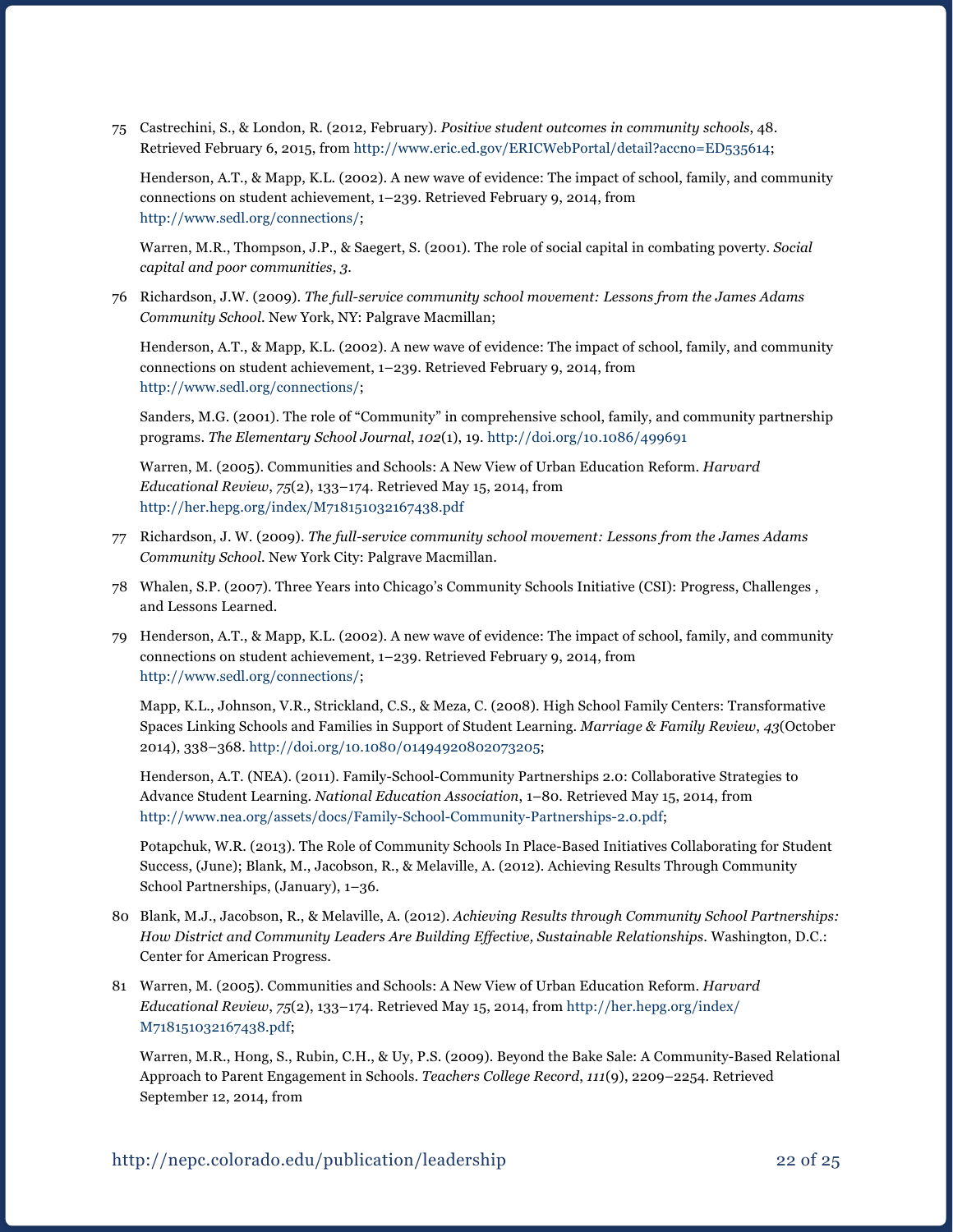[http://search.proquest.com/docview/61844676?accountid=14609%5Cnhttp://gq8yy6pb7j.search.](http://search.proquest.com/docview/61844676?accountid=14609%5Cnhttp://gq8yy6pb7j.search.serialssolutions.com/ ?ctx_ver=Z39.88-2004&ctx_enc=info:ofi/enc:UTF-8&rfr_id=info:sid/ProQ:ericshell&rft_val_fmt=info:ofi/fmt:kev:mtx:journal&rft.genre=article&rft.jti) [serialssolutions.com/ ?ctx\\_ver=Z39.88-2004&ctx\\_enc=info:ofi/enc:UTF-8&rfr\\_id=info:sid/](http://search.proquest.com/docview/61844676?accountid=14609%5Cnhttp://gq8yy6pb7j.search.serialssolutions.com/ ?ctx_ver=Z39.88-2004&ctx_enc=info:ofi/enc:UTF-8&rfr_id=info:sid/ProQ:ericshell&rft_val_fmt=info:ofi/fmt:kev:mtx:journal&rft.genre=article&rft.jti) [ProQ:ericshell&rft\\_val\\_fmt=info:ofi/fmt:kev:mtx:journal&rft.genre=article&rft.jtitl](http://search.proquest.com/docview/61844676?accountid=14609%5Cnhttp://gq8yy6pb7j.search.serialssolutions.com/ ?ctx_ver=Z39.88-2004&ctx_enc=info:ofi/enc:UTF-8&rfr_id=info:sid/ProQ:ericshell&rft_val_fmt=info:ofi/fmt:kev:mtx:journal&rft.genre=article&rft.jti)

- 82 Renée, M., & McAlister, S. 2011. *The Strengths and Challenges of Community Organizing as an Education Reform Strategy: What the Research Says. Community Organizing as an Education Reform Strategy Series.* Prepared by the Annenberg Institute for School Reform at Brown University. Quincy, MA: Nellie Mae Education Foundation.
- 83 Hallinger, P. (2011). Leadership for learning: lessons from 40 years of empirical research. *Journal of Educational Administration*, *49*(2), 125–142. [http://doi.org/10.1108/09578231111116699;](http://doi.org/10.1108/09578231111116699)

Hallinger, P., & Heck, R.H. (2010a). Collaborative leadership and school improvement : understanding the impact on school capacity and student learning. *School Leadership & Management : Formerly School Organisation* , *30*(2), 95–110.<http://doi.org/10.1080/13632431003663214>

Heck, R.H., & Hallinger, P. (2010). Collaborative Leadership Effects on School Improvement: Integrating Unidirectional- and Reciprocal-Effects Models. *The Elementary School Journal*, *111*(2), 226–252.

84 Mulford, W., Silins, H., & Leithwood, K. (2004). *Educational Leadership for Organisational Learning and Improved Student Outcomes*. *Studies in Educational Leadership* (Vol. 3). New York, NY: Kluwer Academic Publishers, p. 5;

Hallinger, P., & Heck, R.H. (2010). Collaborative leadership and school improvement: understanding the impact on school capacity and student learning. *School Leadership & Management: Formerly School Organisation*, *30*(2), 95–110. <http://doi.org/10.1080/13632431003663214>

85 Adams, C.M., & Jean-Marie, G. (2011). A diffusion approach to study leadership reform. *Journal of Educational Administration*, *49*(4), 354–377. [http://doi.org/10.1108/09578231111146452;](http://doi.org/10.1108/09578231111146452)

Copland, M.A. (2003). Leadership of Inquiry: Building and Sustaining Capacity for School Improvement. *Educational Evaluation and Policy Analysis*, *25*(4), 375–395. <http://doi.org/10.3102/01623737025004375>;

Sanders, M. (2015). Leadership, partnerships, and organizational development: exploring components of effectiveness in three full-service community schools. *School Effectiveness and School Improvement*, *3453*(April 2015), 1–21. http://doi.org/10.1080/09243453.2015.1030432;

Bryk, A.S., Sebring, P.B., Allensworth, E., Easton, J.Q., & Luppescu, S. (2010). *Organizing schools for improvement: Lessons from Chicago*. Chicago, IL: University of Chicago Press;

Camburn, E., Rowan, B., & Taylor, J.E. (2003). Distributed Leadership in Schools: The Case of Elementary Schools Adopting Comprehensive School Reform Models. *Educational Evaluation and Policy Analysis*, *25*(4), 347–373.<http://doi.org/10.3102/01623737025004347>

- 86 Bryk, A.S., Sebring, P.B., Allensworth, E., Easton, J.Q., & Luppescu, S. (2010). *Organizing schools for improvement: Lessons from Chicago*. Chicago, IL: University of Chicago Press.
- 87 Adams, C.M., & Jean-Marie, G. (2011). A diffusion approach to study leadership reform. *Journal of Educational Administration*, *49*(4), 354–377.<http://doi.org/10.1108/09578231111146452>

Henderson, A.T., & Mapp, K.L. (2002). *A new wave of evidence: The impact of school, family, and community connections on student achievement*, 1–239. Retrieved February 9, 2014, from <http://www.sedl.org/connections/>;

Mapp, K.L. & Kuttner, P. (2014). *Partners in Education: A Dual Capacity-Building Framework for Family – School Partnerships*. Austin, TX/Washington, DC: SEDL & US Department of Education.

88 Harris, A., & Muijs, D. (2003). Teacher Leadership - Improvement through Empowerment. *Educational*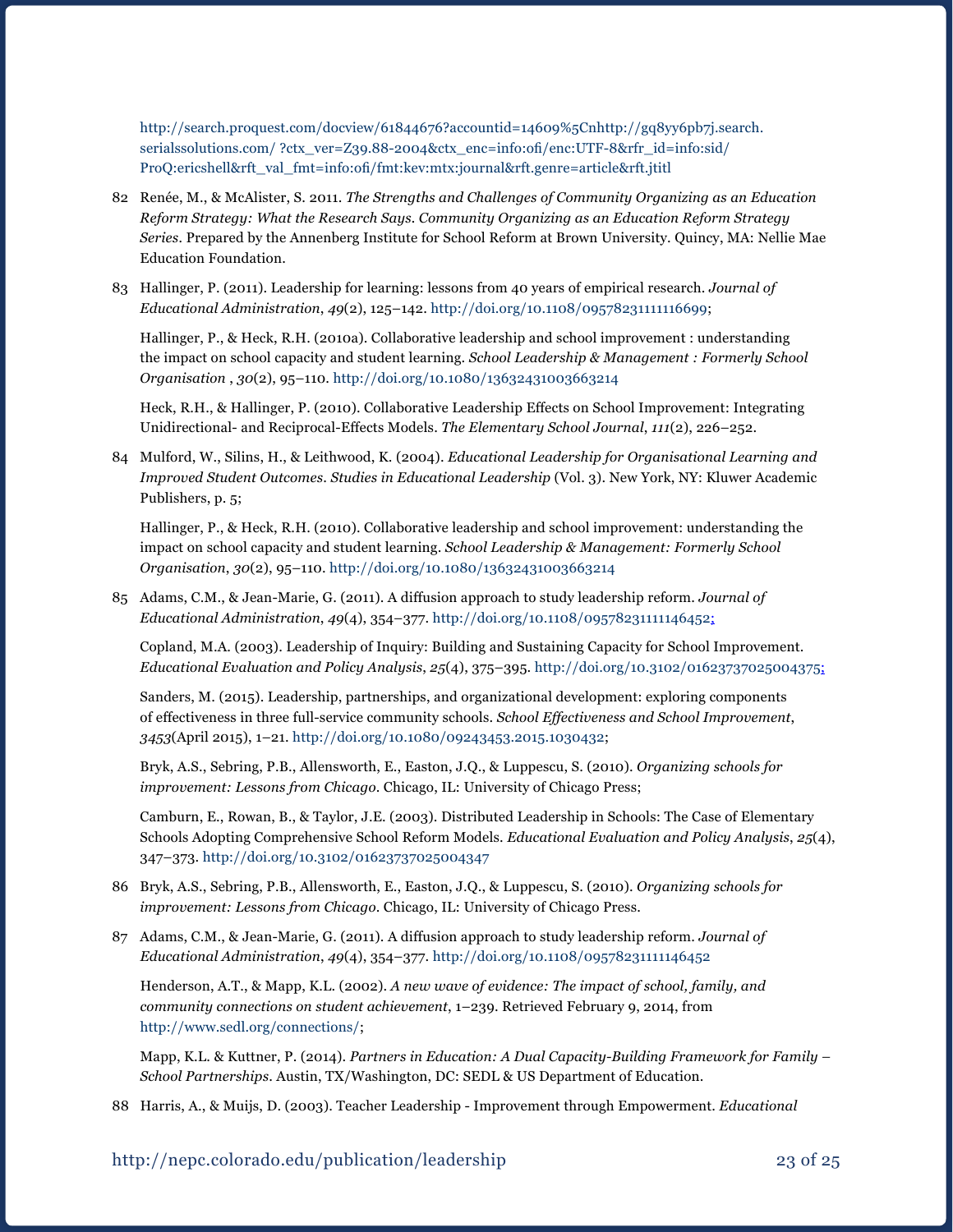*Management & Administration*, *31*(4), 437–448. [http://doi.org/10.1177/0263211X030314007;](http://doi.org/10.1177/0263211X030314007)

Muijs, D., Harris, A., Chapman, C., Stoll, L., & Russ, J. (2004). Improving Schools in Socio-economically Disadvantaged Areas: a Review of Research Evidence. *School Effectiveness and School Improvement*, *15*(April), 37–41. <http://doi.org/10.1076/sesi.15.2.149.30433>

89 Leithwood, K., & Sun, J. (2012). The Nature and Effects of Transformational School Leadership: A Meta-Analytic Review of Unpublished Research. *Educational Administration Quarterly*, *48*(3), 387–423. <http://doi.org/10.1177/0013161X11436268>;

Hallinger, P., & Heck, R.H. (2010). Collaborative leadership and school improvement: understanding the impact on school capacity and student learning. *School Leadership & Management: Formerly School Organisation*, *30*(2), 95–110. <http://doi.org/10.1080/13632431003663214>;

Mapp, K.L. & Kuttner, P. (2014). *Partners in Education: A Dual Capacity-Building Framework for Family – School Partnerships*. Austin, TX/Washington, DC: SEDL & US Department of Education.

90 Ashton, P.J. & Webb, R.B. (1986) *Making a Difference: Teachers' Sense of Efficacy and Student Achievement.* New York, NY: Longman;

Sergiovanni, T.J. (2000). *The Lifeworld of Leadership: Creating Culture, Community, and Personal Meaning in Our Schools. The Jossey-Bass Education Series*. San Francisco, CA: Jossey-Bass Inc.

91 Bryk, A.S., Sebring, P.B., Allensworth, E., Easton, J. Q., & Luppescu, S. (2010). *Organizing schools for improvement: Lessons from Chicago*. Chicago, IL: University of Chicago Press;

Gruenert, S. (2005). Correlations of Collaborative School Cultures with Student Achievement. *NASSP Bulletin*, *89*(645), 43–55.

- 92 Hargreaves, A., & Fink, D. (2012). *Sustainable leadership* (Vol. 6). Hoboken, NJ: John Wiley & Sons.
- 93 Hargreaves, A., & Fink, D. (2012). *Sustainable leadership* (Vol. 6). Hoboken, NJ: John Wiley & Sons.
- 94 Hill, C.R. (2016). *Putting the Community in Community Schools* (Unpublished Doctoral Dissertation). San Francisco State University, San Francisco, CA;

Adams, C.M., & Jean-Marie, G. (2011). A diffusion approach to study leadership reform. *Journal of Educational Administration*, *49*(4), 354–377. http://doi.org/10.1108/09578231111146452

95 Sanders, M.G., & Lewis, K.C. (2005). Building Bridges Toward Excellence: Community Involvement in High Schools. *The High School Journal*, *88*(3), 1–9. http://doi.org/10.1353/hsj.2005.0005;

Spillane, J.P., & Diamond, J.B. (Eds.), (2007). *Distributed Leadership in Practice.* New York, NY: Teachers College Press;

Harris, A. & Chapman, C. (2002) *Democratic leadership for school improvement in challenging contexts*. Paper presented to the International Congress on School Effectiveness and Improvement, Copenhagen.

- 96 Ladd, H.F. (2011). Teachers' Perceptions of Their Working Conditions: How Predictive of Planned and Actual Teacher Movement? *Educational Evaluation and Policy Analysis, 33*(2), 235–261.
- 97 Blank, M.J., Jacobson, R., & Melaville, A. (2012). *Achieving Results through Community School Partnerships: How District and Community Leaders Are Building Effective, Sustainable Relationships*. Washington, D.C.: Center for American Progress;

Fehrer, K., & Leos-Urbel, J. (2016). "We're One Team": Examining Community School Implementation Strategies in Oakland. *Education Sciences*, *6*(3), 26. [http://doi.org/10.3390/educsci6030026;](http://doi.org/10.3390/educsci6030026)

Lambert, L. (2006). Lasting leadership: A study of high leadership capacity schools. *The Educational Forum*, *70*(3), 238–254.<http://doi.org/10.1080/00131720608984900>

#### http://nepc.colorado.edu/publication/leadership 24 of 25